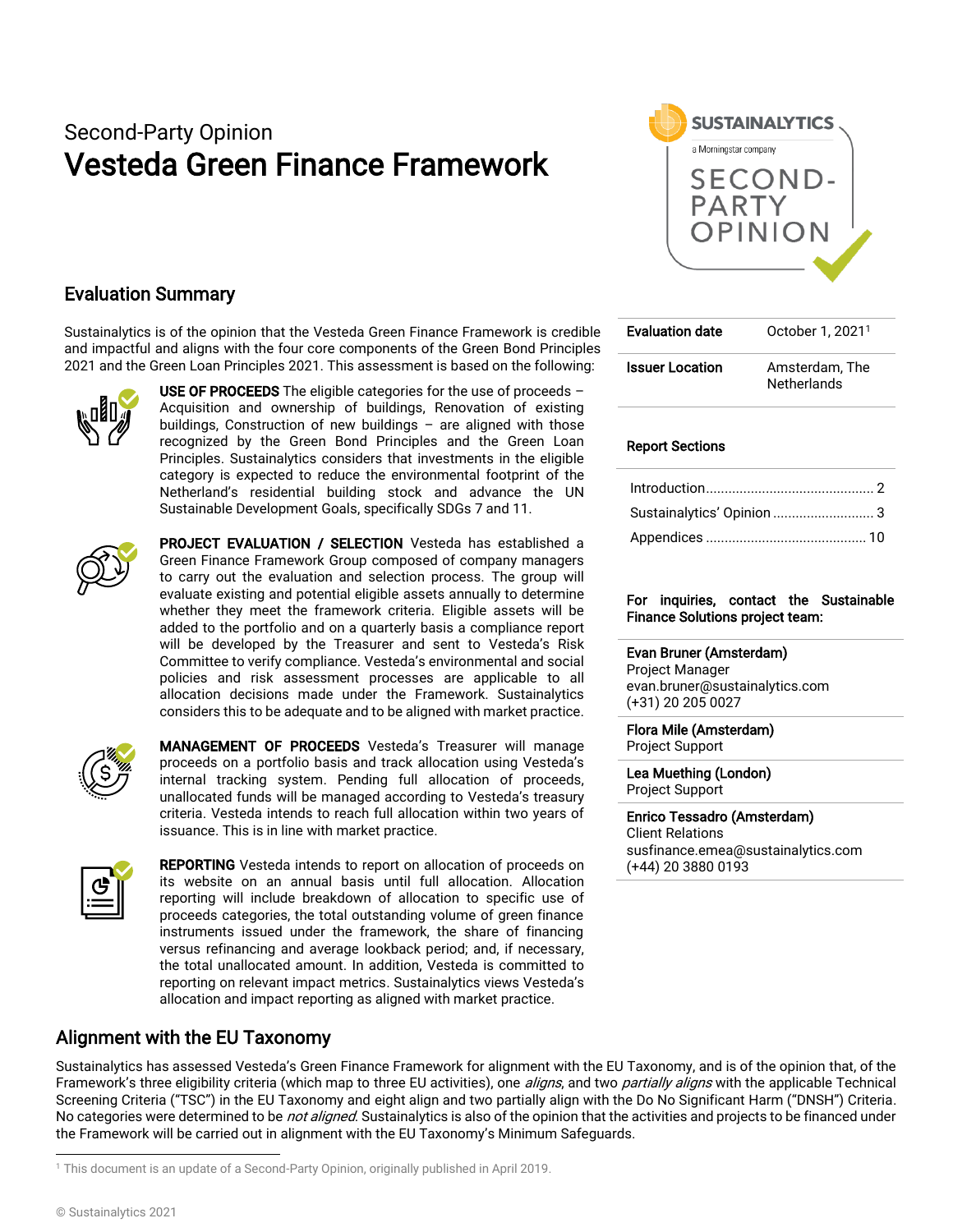

## <span id="page-1-0"></span>Introduction

Vesteda ("Vesteda", or the "Company") is a residential real estate investor and with a focus on the mid-market segment in the Netherlands. Vesteda has a total capital of €8.6 billion invested in real estate, and the company's rental portfolio includes a total of approximately 27,800 units. Vesteda's primary investment regions are the Randstad region and the Brabant metropolitan area, with its greatest share of investments located in Amsterdam and Rotterdam.

Vesteda has developed the Vesteda Green Finance Framework (the "Framework")<sup>2</sup> under which it intends to issue green bonds and loans and use the proceeds to finance and/or refinance, in whole or in part, existing and/or future projects that are expected to reduce the environmental footprint of Vesteda's building portfolio. The Framework defines eligibility criteria in one green area:

- 1. Green Buildings
	- a. Acquisition and ownership of buildings
	- b. Renovation of existing buildings
	- c. Construction of new buildings

Vesteda engaged Sustainalytics to review the Vesteda Green Finance Framework, dated September 2021, and provide a Second-Party Opinion on the Framework's environmental credentials and its alignment with the Green Bond Principles 2021 (GBP)<sup>3</sup> and the Green Loan Principles 2021 (GLP),<sup>4</sup> and the EU Taxonomy Climate Delegated Act (June, 2021). This Framework will be published in a separate document. 5

#### Scope of work and limitations of Sustainalytics' Second-Party Opinion

Sustainalytics' Second-Party Opinion reflects Sustainalytics' independent<sup>6</sup> opinion on the alignment of the reviewed Framework with the current market standards and the extent to which the eligible project categories are credible and impactful.

As part of the Second-Party Opinion, Sustainalytics assessed the following:

- The Framework's alignment with the Green Bond Principles 2021, as administered by ICMA, and the Green Loan Principles 2021, as administered by LMA, APLMA and LSTA; and the EU Taxonomy Climate Delegated Act (June, 2021)
- The credibility and anticipated positive impacts of the use of proceeds; and
- The alignment of the issuer's sustainability strategy and performance and sustainability risk management in relation to the use of proceeds.

For the use of proceeds assessment, Sustainalytics relied on its internal taxonomy, version 1.10.1, which is informed by market practice and Sustainalytics' expertise as an ESG research provider.

As part of this engagement, Sustainalytics held conversations with various members of Vesteda's management team to understand the sustainability impact of their business processes and planned use of proceeds, as well as management of proceeds and reporting aspects of the Framework. Vesteda representatives have confirmed (1) they understand it is the sole responsibility of Vesteda to ensure that the information provided is complete, accurate or up to date; (2) that they have provided Sustainalytics with all relevant information and (3) that any provided material information has been duly disclosed in a timely manner. Sustainalytics also reviewed relevant public documents and non-public information.

<sup>&</sup>lt;sup>2</sup> Vesteda updated its Green Finance Framework in 2021 with the aim to align with the activities under the EU Taxonomy Climate Delegated Act (June, 2021) and proposed EU Green Bond Standard (July, 2021

<sup>&</sup>lt;sup>3</sup> The Green Bond Principles are administered by the International Capital Market Association and are available a[t https://www.icmagroup.org/green](https://www.icmagroup.org/green-social-and-sustainability-bonds/green-bond-principles-gbp/)[social-and-sustainability-bonds/green-bond-principles-gbp/.](https://www.icmagroup.org/green-social-and-sustainability-bonds/green-bond-principles-gbp/)

<sup>4</sup> The Green Loan Principles are administered by the Loan Market Association, Asia Pacific Loan Market Association and Loan Syndications & Trading Association and are available a[t https://www.lsta.org/content/green-loan-principles/](https://www.lsta.org/content/green-loan-principles/)

<sup>&</sup>lt;sup>5</sup> The Vesteda Green Finance Framework is available on Vesteda's website at: [https://www.vesteda.com/en/corporate/investment/debt/green-bond](https://www.vesteda.com/en/corporate/investment/debt/green-bond-programme)[programme](https://www.vesteda.com/en/corporate/investment/debt/green-bond-programme)

<sup>&</sup>lt;sup>6</sup> When operating multiple lines of business that serve a variety of client types, objective research is a cornerstone of Sustainalytics and ensuring analyst independence is paramount to producing objective, actionable research. Sustainalytics has therefore put in place a robust conflict management framework that specifically addresses the need for analyst independence, consistency of process, structural separation of commercial and research (and engagement) teams, data protection and systems separation. Last but not the least, analyst compensation is not directly tied to specific commercial outcomes. One of Sustainalytics' hallmarks is integrity, another is transparency.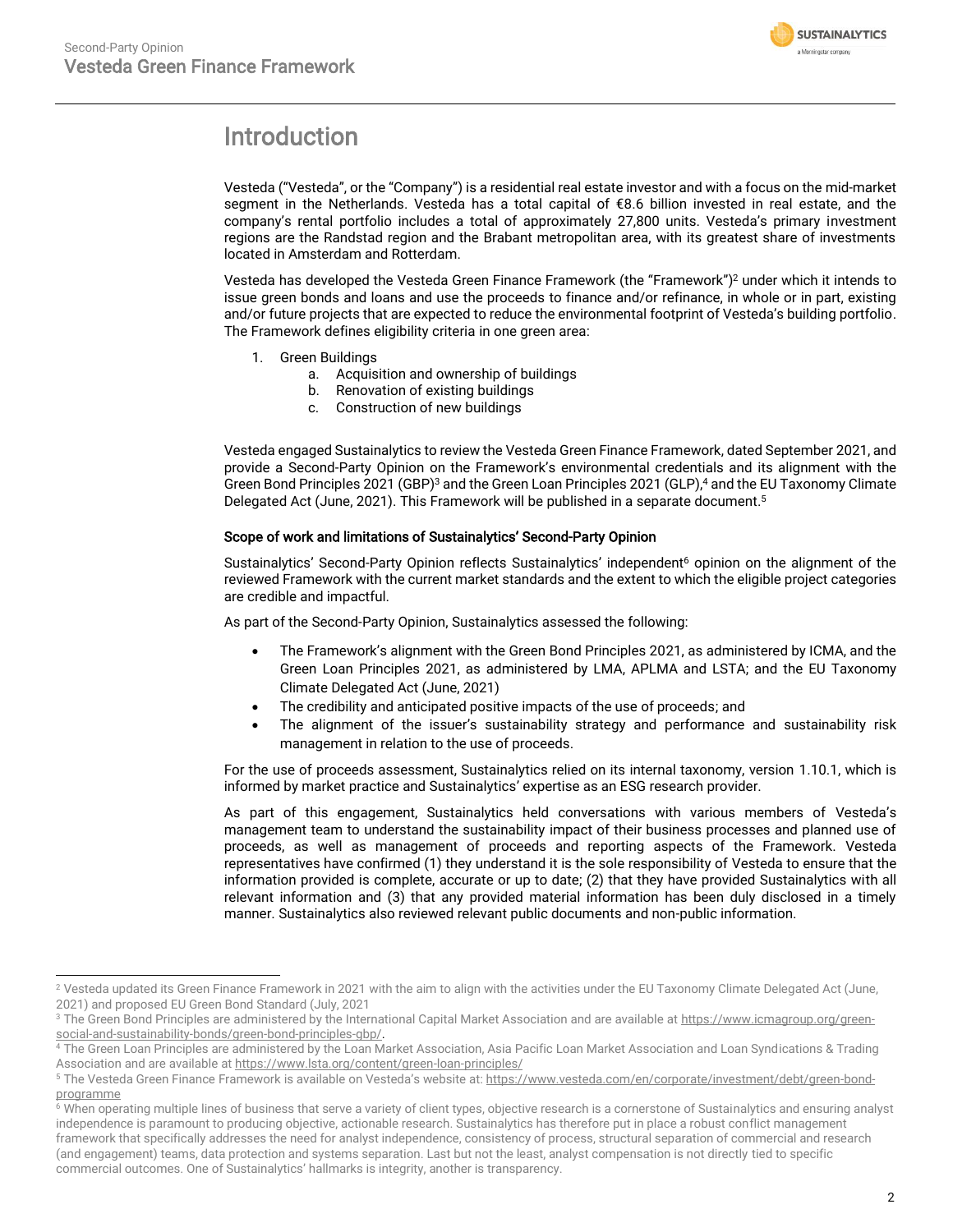

This document contains Sustainalytics' opinion of the Framework and should be read in conjunction with that Framework.

Any update of the present Second-Party Opinion will be conducted according to the agreed engagement conditions between Sustainalytics and Vesteda.

Sustainalytics' Second-Party Opinion, while reflecting on the alignment of the Framework with market standards, is no guarantee of alignment nor warrants any alignment with future versions of relevant market standards. Furthermore, Sustainalytics' Second-Party Opinion addresses the anticipated impacts of eligible projects expected to be financed with bond and loan proceeds but does not measure the actual impact. The measurement and reporting of the impact achieved through projects financed under the Framework is the responsibility of the Framework owner.

In addition, the Second-Party Opinion opines on the potential allocation of proceeds but does not guarantee the realised allocation of the bond and loan proceeds towards eligible activities.

No information provided by Sustainalytics under the present Second-Party Opinion shall be considered as being a statement, representation, warrant or argument, either in favour or against, the truthfulness, reliability or completeness of any facts or statements and related surrounding circumstances that Vesteda has made available to Sustainalytics for the purpose of this Second-Party Opinion.

## <span id="page-2-0"></span>Sustainalytics' Opinion

### Section 1: Sustainalytics' Opinion on the Vesteda Green Finance Framework

Sustainalytics is of the opinion that the Vesteda Green Finance Framework is credible and impactful, and aligns with the four core components of the GBP and GLP. Sustainalytics highlights the following elements of Vesteda's Green Finance Framework:

- Use of Proceeds:
	- The eligible categories  $-$  Acquisition and ownership of buildings, Renovation of existing buildings, Construction of new buildings – are aligned with those recognized by the GBP and GLP as Green Buildings and Energy Efficiency. Sustainalytics notes that investment in the eligible categories is expected to reduce the environmental footprint of Vesteda's building portfolio.
	- Vesteda has not defined a look-back period for its refinancing activities.
	- Under the eligible categories, Vesteda may finance the acquisition and ownership, construction and renovation of residential buildings according to the following eligibility criteria:
		- The acquisition and ownership of buildings that (i) have received at least an Energy Performance Certificate (EPC) A, or (ii) belong to the top 15% of the Dutch residential building stock in terms of primary energy demand. This is in line with market practice.
		- For building renovations, Vesteda may finance refurbished residential buildings which have realized a minimum 30% reduction of primary energy demand based on the buildings' baseline prior to the refurbishments; and achieved at least an EPC label C. Sustainalytics notes the 30% reduction in PED threshold as to be aligned with market best practice.
		- The construction of buildings that (i) have been permitted before 1-1-2021 and constructed after 1-1-2021 that have an energy performance coefficient of at least 0.4, or (ii) have been permitted and constructed after 1-1-2021 for which the primary energy demand is at least 10% below the Dutch Nearly Zero-Energy Building (NZEB) requirements. Sustainalytics notes that any new building constructed after the 2015 update to the Dutch building, which required a minimum of energy performance coefficient 0.4, will be in the top 15% of the local market.
- Project Evaluation and Selection:
	- Vesteda's project evaluation and selection process is facilitated by the Green Finance Framework Group, which is comprised of the Program Manager Sustainability, the Appraisal Manager, the Manager Financial Control and Reporting and the Treasurer. Together, this group is responsible for evaluating, selecting and reviewing eligible assets. On at least an annual basis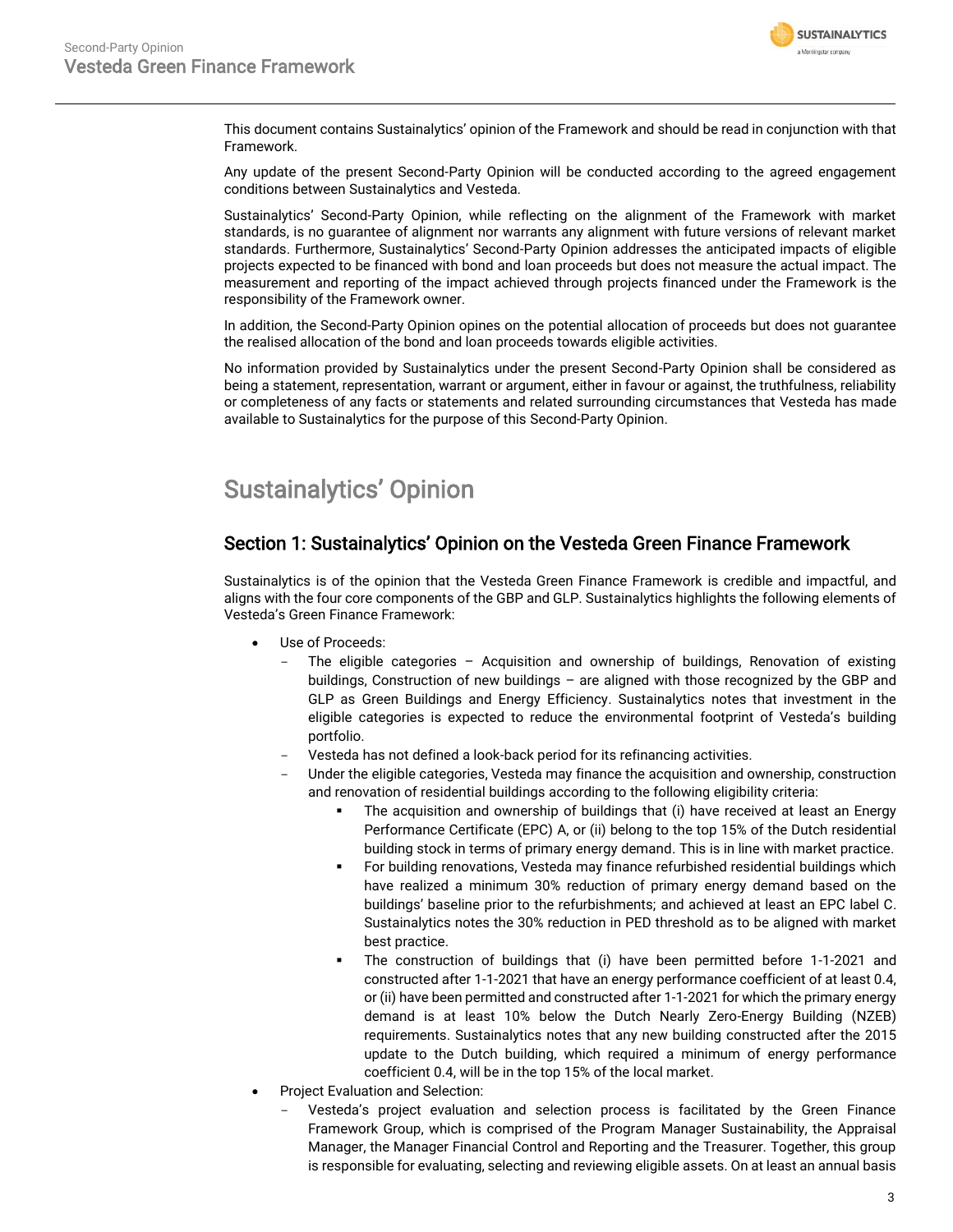

the group will assess asset eligibility and approved assets will be added to the portfolio. Quarterly reports will be made available to Vesteda's Risk Committee to ensure the compliance of eligible assets.

- Based on the establishment of a formal working group, Sustainalytics considers this process to be in line with market practice
- Vesteda's social and environmental policies as well as risk mitigation processes are applicable to all allocation decisions made under the Framework. Sustainalytics considers these environmental and social risk management systems to be adequate and aligned with market expectation. For additional detail see Section 2.
- Management of Proceeds:
	- Vesteda's Treasurer will manage the green finance proceeds on a portfolio basis and track allocation in Vesteda's internal tracking system. The Company intends to ensure that the total value of the green finance proceeds do not exceed the balance of the eligible asset portfolio. If an asset becomes ineligible over the term of the bond, proceeds will be reallocated to eligible assets as soon as possible. Pending full allocation, unallocated proceeds may be temporarily invested in short term money market instruments in line with Vesteda's treasury department criteria. This process will be reviewed by Vesteda's Risk Committee on at least an annual basis until full allocation of proceeds. Vesteda intends to reach full allocation within two years of issuance.
	- Based on the management of proceeds, disclosure of temporary proceeds and allocation period, Sustainalytics considers this process to be in line with market practice.
- Reporting:
	- Vesteda intends to report on the allocation of proceeds on an annual basis, until full allocation. The report will be made available to investors in the investor relations section of the Company's website and will include the total allocation of proceeds to the eligible asset portfolio, including a breakdown of allocations for the specific use of proceeds categories; the total outstanding volume of green finance instruments issued; the share of financing vs. refinancing and the average lookback period of the portfolio; and, if necessary, the total amount of unallocated proceeds.
	- In addition, Vesteda is committed to reporting on relevant impact metrics, which will be aligned with the Harmonized Framework for Impact Reporting and will include the estimated energy savings (in MWh/GWh and/or GJ/TJ) and the greenhouse gas emissions avoided (in tonnes of  $CO<sub>2</sub>$  equivalent). Vesteda may also provide an estimation of adverse environmental and social impacts related to the Eligible Green Project portfolio and how these are managed and mitigated.
	- Based on the commitment to both allocation and impact reporting, Sustainalytics considers this process to be in line with market practice.

#### Alignment with Green Bond Principles 2021 and Green Loan Principles 2021

Sustainalytics has determined that the Vesteda Green Finance Framework aligns to the four core components of the GBP and GLP. For detailed information please refer to Appendix 2: Green Bond/Green Bond Programme External Review Form.

#### Alignment with the EU Taxonomy

Sustainalytics has assessed each of the Framework's eligible green use of proceeds criteria against the relevant criteria in the EU Taxonomy and determined their alignment with each of the Taxonomy's three sets of requirements. The results of this assessment are as follows:

- 1. Technical Screening Criteria ("TSC")
	- − Out of the three eligible green criteria outlined in the Framework, which are associated with three activities within the EU Taxonomy, one activity was *aligned* with the TSC and two were found to be partially aligned.
- 1. Do No Significant Harm ("DNSH") Criteria
	- − The three activities assessed have a total of 10 individual DNSH criteria (across all environmental objectives) applicable to them and are *aligned* with eight and *partially aligned* with two; no individual DNSH criteria were found to be not aligned.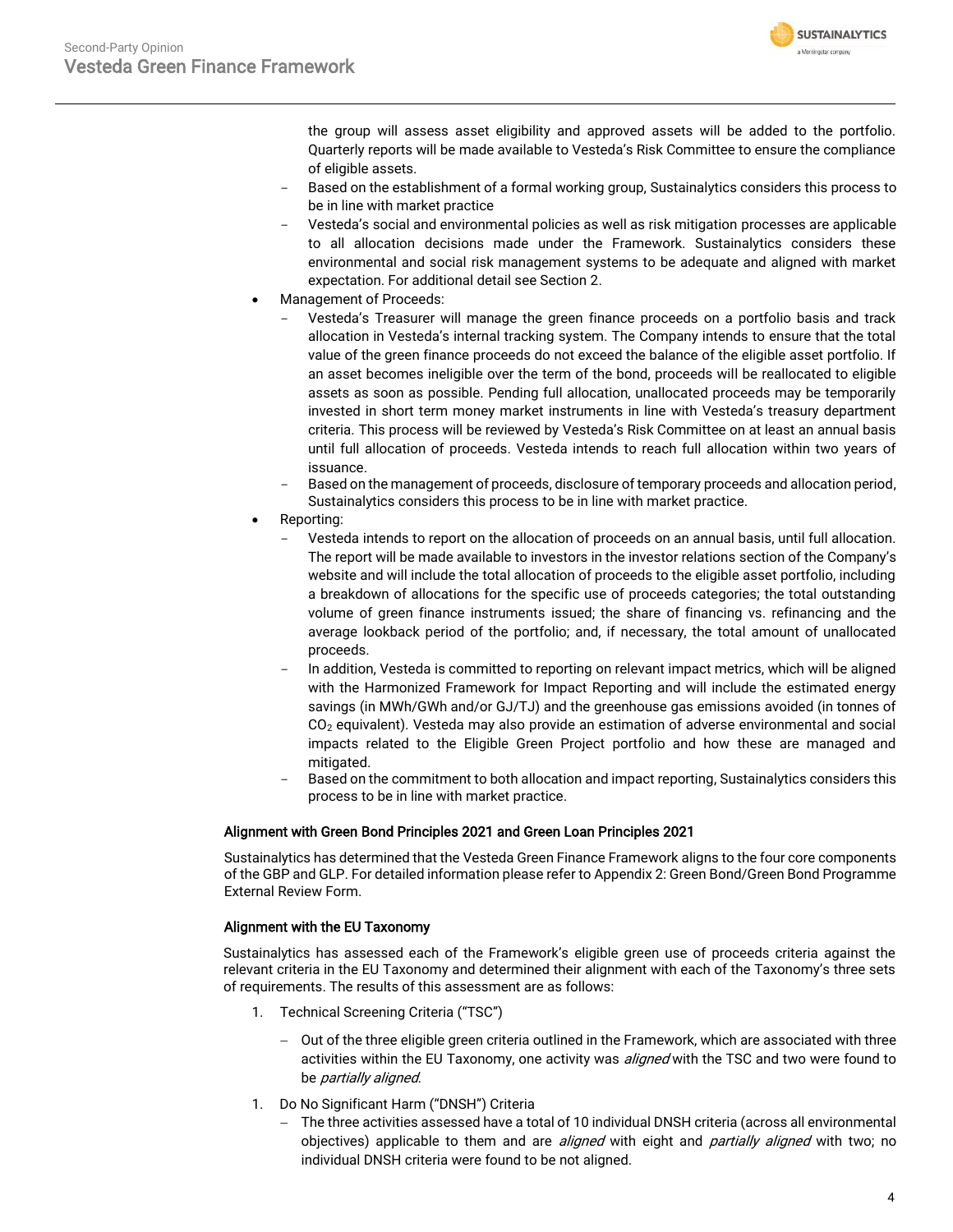

- 2. Minimum Safeguards
	- − Based on a consideration of the policies and management systems applicable to Framework criteria, as well as the regulatory context in which financing will occur, Sustainalytics is of the opinion that the EU Taxonomy's Minimum Safeguards requirements will be met.
	- − For Sustainalytics' assessment of alignment with the Minimum Safeguard see Section 2 below.

Table 1 provides an overview of the alignment of Vesteda's Framework with the TSC and DNSH criteria for the corresponding NACE activities in the EU Taxonomy

|                                        | Alignment<br>with<br>Taxonomy<br><b>Criteria</b> |                | Alignment per<br><b>EU Environmental Objective</b> |            |              |                     |           |             |
|----------------------------------------|--------------------------------------------------|----------------|----------------------------------------------------|------------|--------------|---------------------|-----------|-------------|
| <b>Framework Criterion</b>             | LSC                                              | <b>DNSH</b>    | Mitigation                                         | Adaptation | <b>Water</b> | Economy<br>Circular | Pollution | Eco-systems |
| Construction of new buildings          | о                                                |                |                                                    |            |              | о                   |           |             |
| Renovation of existing buildings7      | о                                                | $\blacksquare$ | ш                                                  |            |              | о                   |           |             |
| Acquisition and ownership of buildings | ш                                                | ш              |                                                    |            |              |                     |           |             |

| Legend                                                         |   |
|----------------------------------------------------------------|---|
| Aligned                                                        |   |
| Partially aligned                                              |   |
| Not aligned                                                    | ⊠ |
| No applicable DNSH criteria for this Objective and/or Activity |   |
| Grey shading indicates the primary EU Environmental Objective  |   |

\* The EU Taxonomy has not yet defined TSC for EU Environmental Objectives other than Climate Mitigation and Climate Adaptation. In cases where an activity of the Framework has the intent of advancing a different Objective, Sustainalytics has assessed alignment against the DNSH criteria for all six Objectives.

### Section 2: Sustainability Performance of Vesteda/ Sustainability Strategy of Vesteda

#### Contribution of framework to Vesteda's sustainability strategy

Sustainalytics is of the opinion that Vesteda demonstrates a strong commitment to sustainability driven by its 'vision framework', which identifies improving the quality and sustainability performance of the Company portfolio as a key priority in the business strategy.<sup>8</sup>

<span id="page-4-0"></span>Vesteda has laid out its Corporate Sustainability and Social Responsibility (CSSR) goals in the "CSSR plan 2019 – 2023"<sup>9</sup> and defined five projects within their CSSR strategy: (1) Reduce resource consumption of tenants and in common areas; (2) Portfolio Sustainability Improvements; (3) Engage Stakeholders; (4) Implement Health & Well-being; and (5) Achieve a GRESB five-star ratin[g.](#page-4-0)<sup>8</sup> The Company wants to reduce its carbon emissions by 49% by 2030 and by 95% until 2050 compared to 1990. So far Vesteda has achieved a

<sup>&</sup>lt;sup>7</sup> Sustainalytics notes that Vesteda is aligned with the TSC for the renovation of buildings, however, given that that Vesteda will not only finance or refinance economic activities listed under the Renovation of Buildings, Sustainalytics has determined this category to be partially aligned. <sup>8</sup> Vesteda, "annual report 2020", at:

https://vestedareport.com/FbContent.ashx/pub\_1000/downloads/v210402103743/Vesteda\_Annual\_Report\_2020.pdf

<sup>9</sup> Vesteda, "Vesteda Green Finance Framework"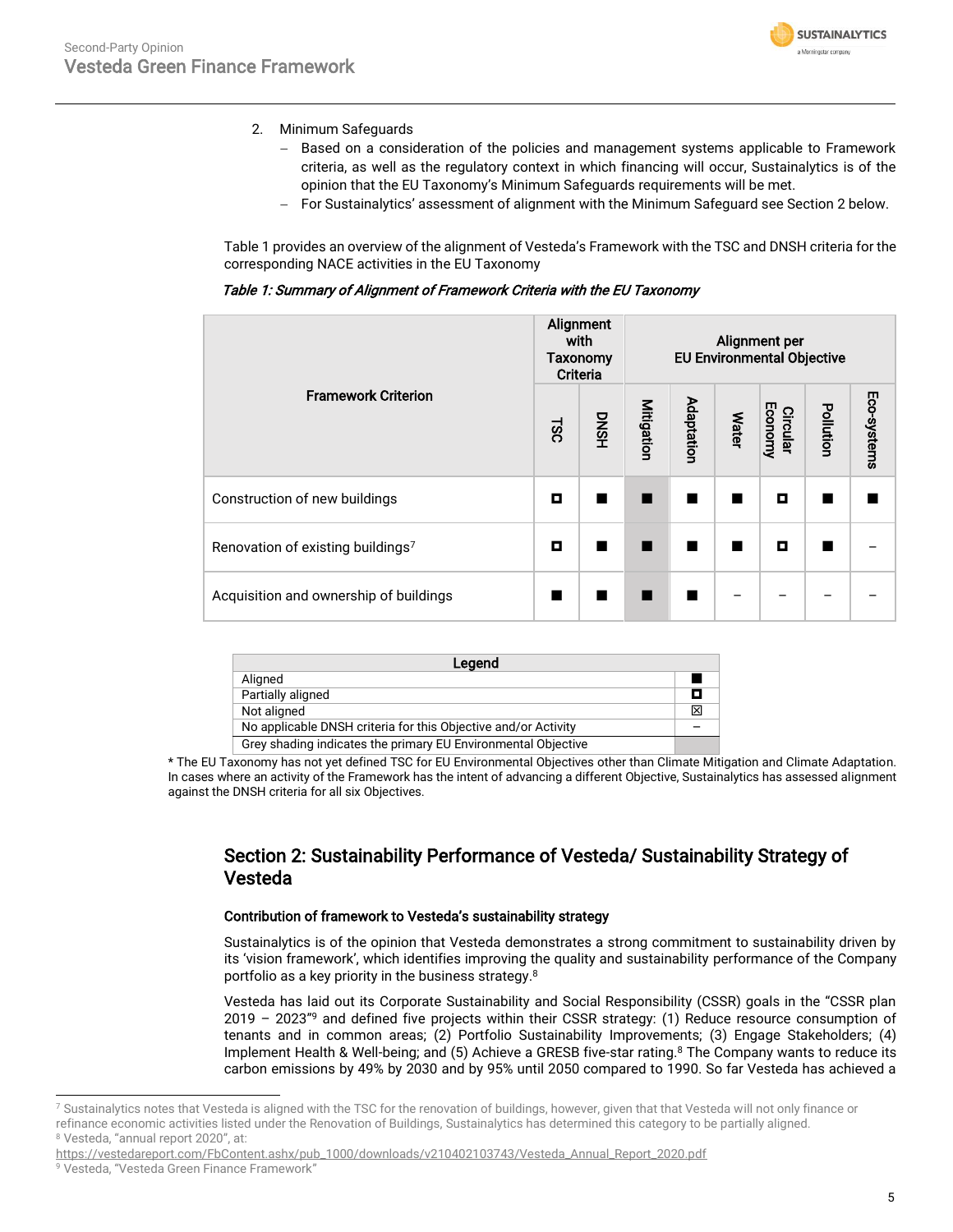

35% reduction. The current portfolio of the Company is comprised of 91.1% of EPC A, B or C buildings, 4.3% of EPC D buildings and 4.6% of EPC E buildings.[8](#page-4-0) The Company's ambition for its portfolio is to have 99% rated either EPC A, B or C by 2024.<sup>[8](#page-4-0)</sup>

Vesteda continues to invest in buildings that do not meet the ambitions of its energy performance targets with measures such as building insulation, the installation with energy-efficient technologies and the generation of renewable energy through onsite solar power generation. Vesteda is also measuring and managing its energy and water consumption and increased the portfolio's green electricity with European wind energy to 88%. In addition, Vesteda is looking to expand generation of onsite solar power, including on single-family homes. In 2020 the Company installed solar panels on 10 complexes (2,531 solar panels[\).](#page-4-0) $^8$ 

Sustainalytics views this initiative and the continuous reporting of progress positively. Sustainalytics is of the opinion that the Vesteda Green Finance Framework is aligned with the company's overall sustainability strategy and initiatives and will further the Company's action on its key environmental priorities.

#### Well-positioned to address common environmental and social risks associated with the projects

While Sustainalytics recognizes that the net proceeds from the bond(s) and/or loan(s) issued under the Framework will be directed towards eligible projects that are expected to have positive environmental impact, Sustainalytics is aware that such eligible projects could also lead to negative environmental and social outcomes. Some key environmental and social risks associated with the eligible projects could include worker and tenant health and safety as well as those related to stakeholder engagement.

Sustainalytics is of the opinion that Vesteda is able to manage and/or mitigate potential risks through implementation of the following:

- Since the beginning of 2021, Vesteda uses an ESG framework to determine a sustainability impact score in which sustainability risks and factors are incorporated and used to score projects that Vesteda is interested investing in. As a result, each potential acquisition receives a sustainability impact score based on approximately 25 indicators. The process consists of six stages: (i) Identification, (ii) Due diligence, (iii) Sustainable Impact Score, (iv) Potential mitigation or exclusion, (v) Decision making, (vi) Reporting and monitoring.<sup>10</sup>
- <span id="page-5-0"></span>• Regarding worker health and safety, Vesteda is responsible for compliance with all Dutch health & safety regulations. These regulations require employers to develop health and safety policies that meet minimum requirements set by the government and provide a safe working place, identify and mitigate potential safety hazards, and provide proper training and education.<sup>11</sup> The most relevant legislation for the assets funded by green finance transactions is the Working conditions law, or Arbeidsomstandighedenwet (Arbowet),<sup>12</sup> which requires that an official inspector supervises and assesses compliance with the legislation. The law holds employers and employees collectively responsible for ensuring safe working conditions. Employers and employees create health and safety procedures that are then submitted to the government.
- Regarding tenant health and safety, Vesteda's Operations department is responsible for monitoring potential safety hazards and implementing precautionary measures. For example, Vesteda uses an internal risk map to identify the potential health and safety risks and determine the actions that need to be taken to ensure safety. $8$  The company also participates in rigorous fire safety training, undergoes routine lift inspection and assessments of heating/cooling systems. Additionally, asbestos was common in construction materials up until 1994, Vesteda has carried out inspections on its full portfolio and will take appropriate actions, including potential clean-ups and providing information for tenants/worker[s.](#page-4-0)<sup>8</sup>
- Vesteda organizes a variety of activities to engage stakeholders. For example, the Company started a pilot programme to improve the entrances to its complexes, by improving the overall quality and stimulating communities within complexes. The company also engaged in extensive tenant satisfaction surveys which are carried out once a year. The results are shared with tenants and employees and are also publicly available within the annual report. [8](#page-4-0)

<sup>&</sup>lt;sup>10</sup> Vesteda, " Policy on the integration of sustainability risks and factors into the investment decision making process", at:

[https://www.vesteda.com/media/3804/20210302-policy-on-the-integration-of-sustainability-risks-and-factors-into-the-investment-decision-making-](https://www.vesteda.com/media/3804/20210302-policy-on-the-integration-of-sustainability-risks-and-factors-into-the-investment-decision-making-process.pdf)

[process.pdf](https://www.vesteda.com/media/3804/20210302-policy-on-the-integration-of-sustainability-risks-and-factors-into-the-investment-decision-making-process.pdf)

<sup>11</sup> OSH Wiki, "OSH System at a national level – Netherlands:, at: https://oshwiki.eu/wiki/OSH\_system\_at\_national\_level\_-\_Netherlands

<sup>&</sup>lt;sup>12</sup> Ministerie van Sociale Zaken en Werkgelegenheid, "Arbowetgeving (Arbowet)", at: <https://www.arboportaal.nl/onderwerpen/arbowetgeving>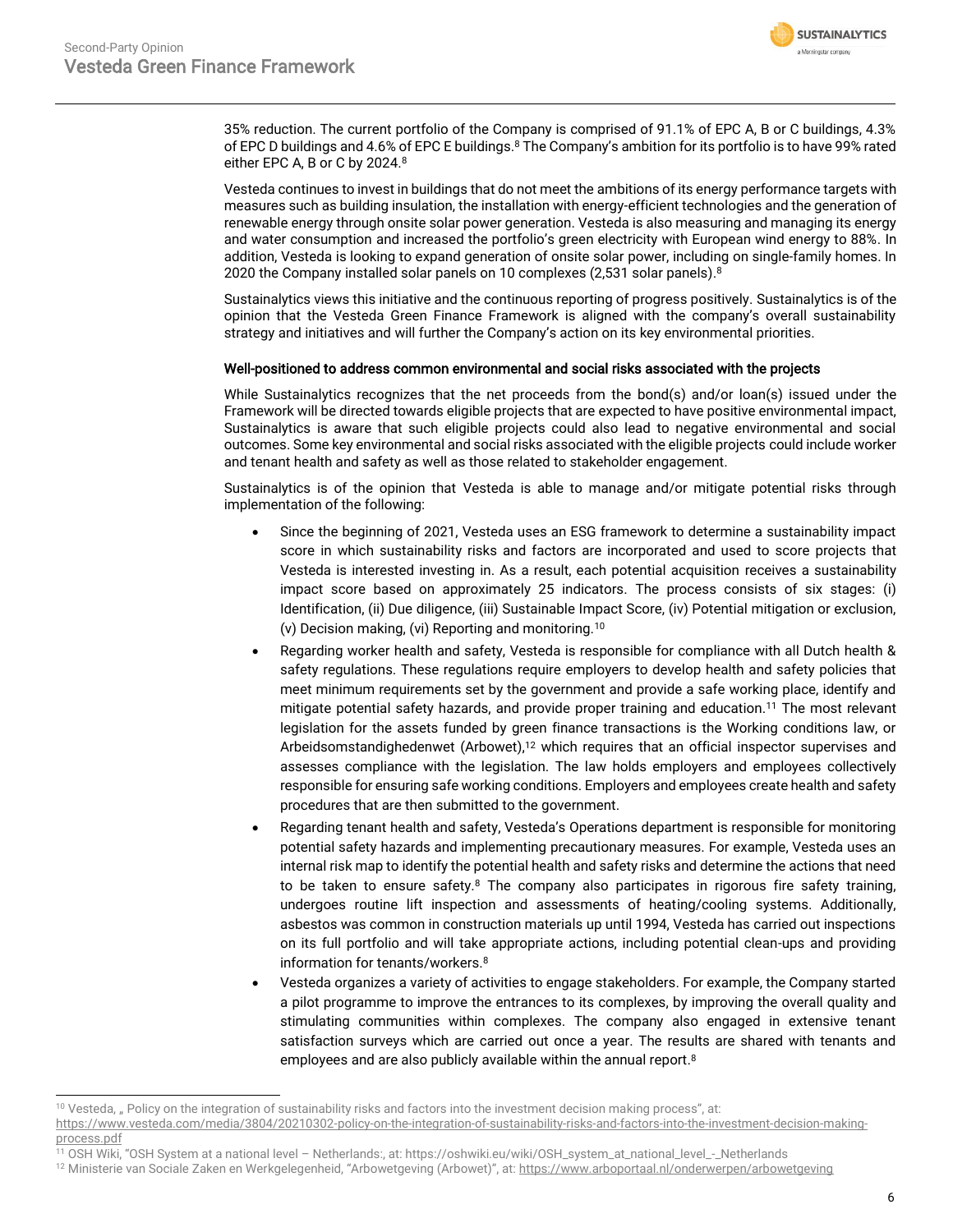

Based on these policies, standards and assessments, Sustainalytics is of the opinion that Vesteda has implemented adequate measures and is well-positioned to manage and mitigate environmental and social risks commonly associated with the eligible categories.

#### Alignment with the EU Taxonomy's Minimum Safeguards

The EU Taxonomy recommends that companies have policies aligned with international and regional guidelines and regulations pertaining to human rights, labour rights, and combating bribery and corruption. Specifically, activities should be carried out in alignment with the UN Guiding Principles on Business and Human Rights and the OECD Guidelines for Multinational Enterprises. Additionally, companies should be in compliance with the International Labour Organisation's (ILO) declaration on Fundamental Rights and Principles at Work.

#### Human and Labour Rights

As a residential real estate investor Vesteda' primary exposure to human and labour rights issues is via its suppliers. The has implemented the following policies and procedures aimed at ensuring human rights:

- Vesteda has implemented a policy on sustainable collaborations which includes the following requirements and processes:
	- Vesteda selects suppliers on the basis of different aspects of which one is building safety including construction site safety and health and safety management.
	- Expectation that partners have a sustainability policy in place.
	- Vesteda is obliged to have suppliers certified in accordance with the occupational health and safety management standard VCA and OHSAS
	- **■** Obligation that suppliers apply a safety score and pursue an active policy to improve this score. Vesteda also obliges suppliers to ensure that their construction site safety is mapped and monitored by an external party.
- Vesteda also has a sustainability statement for suppliers in place which ensures among other things that suppliers provide safe working conditions for employees, protect their physical integrity and health and promote their personal development. Further, it ensures that suppliers do not use exploitation, forced labour and child labour.
- Vesteda requires its suppliers to offer employees equal opportunities and rights regardless of race, gender, origin, sexual orientation, political and religious conviction and eliminate any other form of discrimination.
- Since the beginning of 2021, Vesteda uses an ESG framework that uses indicators to determine a sustainability impact score in which sustainability risks and factors are incorporated for projects that Vesteda is interested investing in. The ESG framework covers among other things health and wellbeing of employees.<sup>[10](#page-5-0)</sup>
- Sustainalytics also notes that Vesteda is responsible for compliance with all Dutch health and safety regulations. These regulations require employers to develop health and safety policies that meet minimum requirements set by the government and provide a safe working place, identify and mitigate potential safety hazards, and provide proper training and education.<sup>13</sup>

Sustainalytics has not detected involvement in any relevant controversies which would suggest that the above policies are not adequate in addressing key risks. Sustainalytics is of the opinion that these measures appropriately safeguard minimum standards on labour rights and human rights in relation to the activities of the framework.

#### Anti-bribery and anti-corruption

Vesteda has implemented the following policies and procedures aimed at ensuring anti-bribery and anticorruption:

Vesteda has a Business Integrity Policy in place which covers customer due diligence and conflicts of interest amongst other things.

<sup>13</sup> OSH Wiki, "OSH System at a national level - Netherlands:, at[: https://oshwiki.eu/wiki/OSH\\_system\\_at\\_national\\_level\\_-\\_Netherlands](https://oshwiki.eu/wiki/OSH_system_at_national_level_-_Netherlands)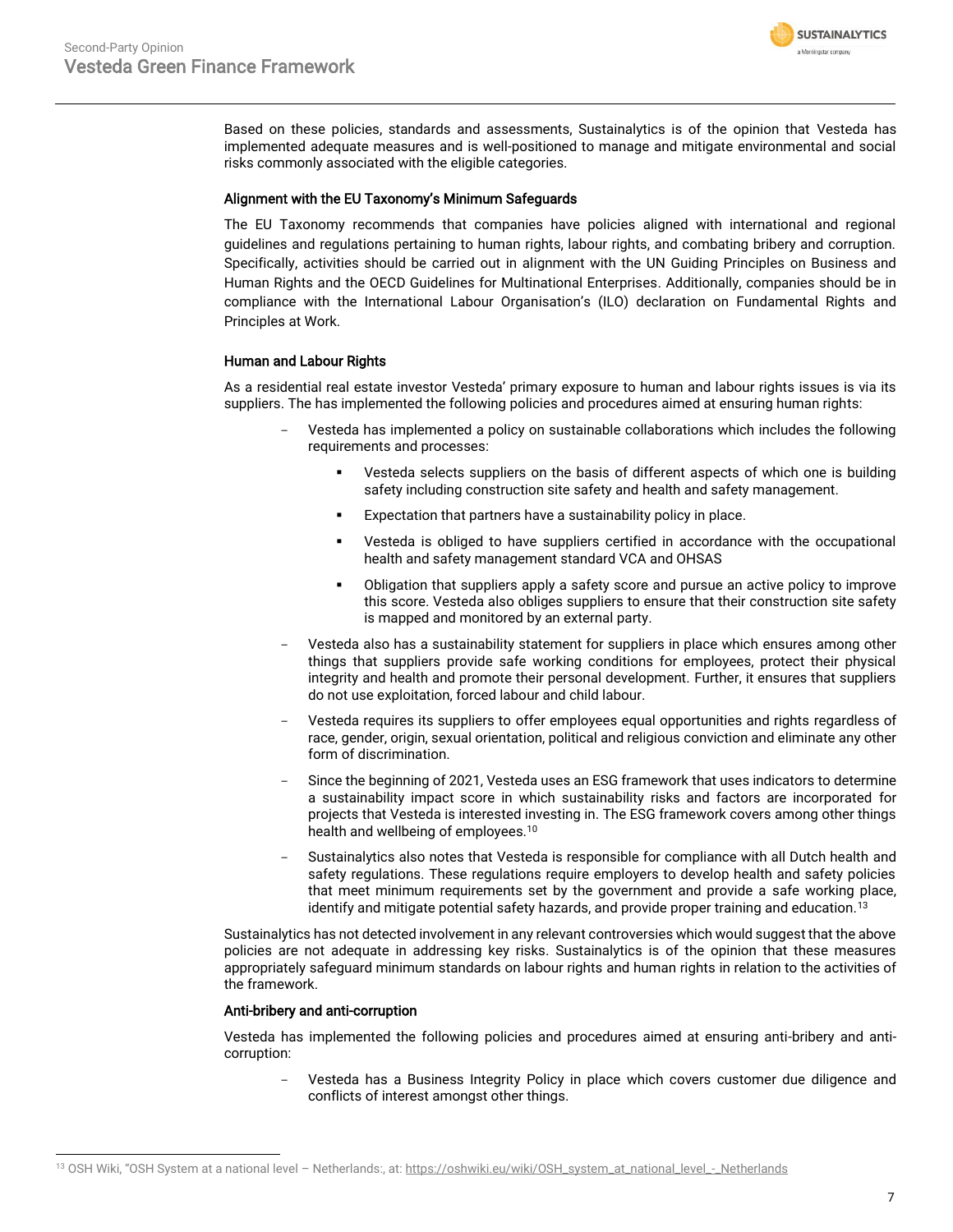

- Vesteda has an internal reporting procedure that lays out the different steps of reporting serious incidents as well as confidentiality measures related to this.
- Vesteda has a Code of Conduct ('Gedragscode Vesteda') in place. The document lays out guidelines on different issues such as dealing with conflicting interests, dealing with external parties, handling company assets and confidential information as well as handling gifts and invitations.
- A focal point in scope of Vesteda's compliance function is business conduct which covers rules related to anti-bribery.

Sustainalytics has not detected involvement in any relevant controversies which would suggest that the above policies are adequate in addressing key risks. Sustainalytics is of the opinion that these measures appropriately safeguard anti-bribery and anti-corruption in relation to the activities of the framework.

Based on these policies, standards and assessments, Sustainalytics is of the opinion that Vesteda's policies, guidelines and commitments are sufficient to demonstrate that the activities and projects to be financed under the Framework will be carried out in alignment with the EU Taxonomy's Minimum Safeguards.

## Section 3: Impact of Use of Proceeds

The use of proceeds category is aligned with those recognized by the GBP and GLP. Sustainalytics has focused the below where the impact is specifically relevant in the local context.

#### Impact of green buildings

<span id="page-7-0"></span>The building sector is responsible for approximately 40% of the EU's total energy consumption and 36% of  $CO<sub>2</sub>$  emissions.<sup>14</sup> The EU has established climate objectives for 2030, including a 55% reduction in GHG emissions compared to 1990 levels.<sup>15</sup> An estimated 35% of EU buildings are more than 50 years old and 75% of the stock can be classified as inefficient.<sup>16</sup> Given that 85% of the EU's building stock was built before 2001 and 85-95% of those buildings will still be standing in 2050, renovations have a major role in decarbonising the buildings sector as well.<sup>17</sup> Nevertheless, the renovation speed is slow and needs to triple from 1% to 3% annually to achieve a low-carbon building stock.<sup>18</sup> Estimations suggest that the renovation of existing buildings could reduce the total energy consumption by 5-6% and  $CO<sub>2</sub>$  emissions by approximately 5%.<sup>[16](#page-7-0)</sup>

In the Netherlands, the building sector is responsible for approximately 36% of the total energy consumption and 25% of the total CO2 emissions.<sup>19</sup> The Dutch government has taken a proactive approach to emission reduction in the sector by establishing a national target of improving the average energy labels for the building stock to A<sup>20</sup> by 2030.<sup>21</sup> The Dutch government has also implemented agreements to make residential real estate housing more energy efficient and has established a national goal that from 2020 onward all new homes are expected to be nearly-energy neutral.<sup>22</sup> However, it is worth noting that within the Netherlands there has been a greater focus on the development of new, low-carbon buildings, rather than on renovation and refurbishment, despite the potential cost savings.<sup>23</sup>

<https://www.weforum.org/agenda/2021/01/here-s-how-to-decarbonize-the-eu-s-building-stock/>

[https://ec.europa.eu/info/news/new-rules-greener-and-smarter-buildings-will-increase-quality-life-all-europeans-2019-apr-15\\_en](https://ec.europa.eu/info/news/new-rules-greener-and-smarter-buildings-will-increase-quality-life-all-europeans-2019-apr-15_en)

<sup>&</sup>lt;sup>14</sup> World Economic Forum, "Buildings consume more than a third of the EU's energy. Here's how to decarbonize them", at:

European Commission, "Stepping up Europe's 2030 climate ambition Investing in a climate-neutral future for the benefit of our people", at: [https://eur](https://eur-lex.europa.eu/legal-content/EN/TXT/?uri=CELEX:52020DC0562)[lex.europa.eu/legal-content/EN/TXT/?uri=CELEX:52020DC0562](https://eur-lex.europa.eu/legal-content/EN/TXT/?uri=CELEX:52020DC0562)

<sup>16</sup> European Commission, "New rules for greener and smarter buildings will increase quality of life for all Europeans", at:

<sup>&</sup>lt;sup>17</sup> European Commission, "A Renovation Wave for Europe - greening our buildings, creating jobs, improving lives", at: [https://eur-lex.europa.eu/legal](https://eur-lex.europa.eu/legal-content/EN/TXT/HTML/?uri=CELEX:52020DC0662&rid=5)[content/EN/TXT/HTML/?uri=CELEX:52020DC0662&rid=5](https://eur-lex.europa.eu/legal-content/EN/TXT/HTML/?uri=CELEX:52020DC0662&rid=5) 

<sup>&</sup>lt;sup>18</sup> European Commission. "Comprehensive study of building energy renovation activities and the uptake of nearly zero-energy buildings in the EU", at: [https://ec.europa.eu/energy/sites/ener/files/documents/1.final\\_report.pdf](https://ec.europa.eu/energy/sites/ener/files/documents/1.final_report.pdf)

<sup>&</sup>lt;sup>19</sup> Rijksdienst voor Ondernemend Nederland, "Monitor Energiebesparing Gebouwde Omgeving", at:

<sup>&</sup>quot;https://www.rvo.nl/sites/default/files/2018/12/Monitor%20Energiebesparing%20gebouwde%20omgeving%202017.pdf"

<sup>&</sup>lt;sup>20</sup> A label- most energy-efficient building; G label- least energy-efficient building.

<sup>&</sup>lt;sup>21</sup> Government of the Netherlands, "Energy Report Transition to sustainable energy", at:

<https://www.government.nl/documents/reports/2016/04/28/energy-report-transition-tot-sustainable-energy>

<sup>22</sup> Government of the Netherlands, "Central government promotes energy savings", at: https://www.government.nl/topics/renewable-energy/centralgovernment-promotes-energy-savings

 $^{23}$  Filippidou, F. et. al (2017), "Are we moving fast enough? The energy renovation rate of the Dutch non-profit housing using the national energy labelling database", at: <https://www.sciencedirect.com/science/article/pii/S0301421517304548>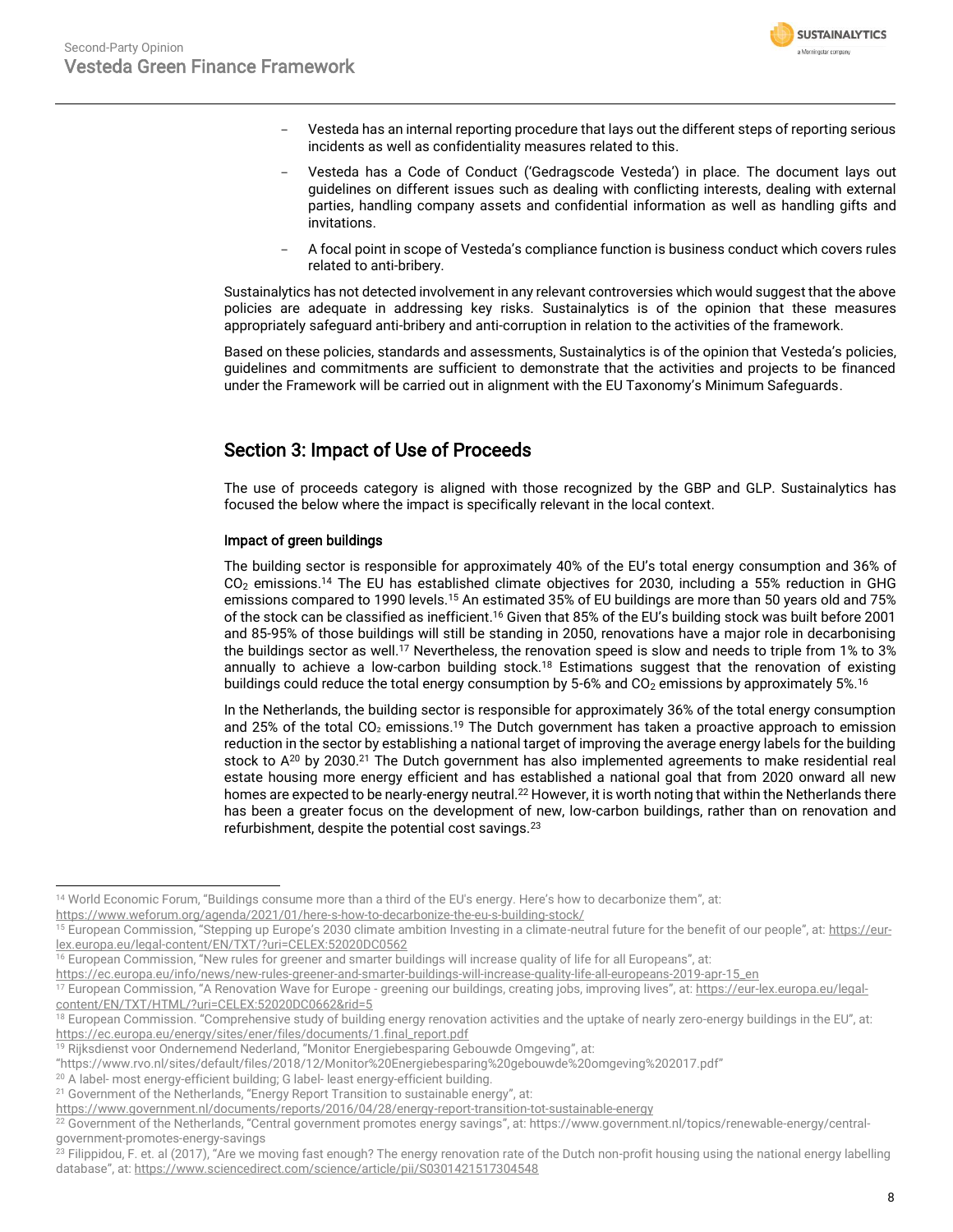

The above demonstrates the need for constructing buildings that integrate higher climate and energy requirements as well as the renovation of buildings. Sustainalytics is of the opinion that activities funded by Vesteda's green financing will be meaningful, impactful and will help the Netherlands achieve its climate targets.

#### Alignment with/contribution to SDGs

The Sustainable Development Goals (SDGs) were set in September 2015 by the United Nations General Assembly and form an agenda for achieving sustainable development by the year 2030. The bond(s) and loan(s) issued under the Vesteda Green Finance Framework advances the following SDG and target:

| Use of Proceeds<br>Category      | <b>SDG</b>                 | <b>SDG target</b>                                                                   |
|----------------------------------|----------------------------|-------------------------------------------------------------------------------------|
| Acquisition and                  | 7. Affordable and Clean    | 7.3 By 2030, double the global rate of                                              |
| ownership of buildings           | Energy                     | improvement in energy efficiency                                                    |
| Renovation of existing           | 11. Sustainable Cities and | 11.6 By 2030, reduce the adverse per capita                                         |
| buildings                        | Communities                | environmental impact of cities, including by                                        |
| Construction of new<br>buildings |                            | paying special attention to air quality and<br>municipal and other waste management |

### **Conclusion**

Vesteda has developed the Vesteda Green Finance Framework under which it may issue green bonds and/or loans and use the proceeds to finance and/or refinance the acquisition and ownership of buildings, renovation of existing buildings and construction of new buildings. Sustainalytics considers that the projects funded by the green bond proceeds are expected to provide positive environmental impact.

The Vesteda Green Finance Framework outlines a process by which proceeds will be tracked, allocated, and managed, and commitments have been made for reporting on the allocation and impact of the use of proceeds. Furthermore, Sustainalytics believes that the Vesteda Green Finance Framework is aligned with the overall sustainability strategy of the company and that the green use of proceed category will contribute to the advancement of the UN Sustainable Development Goals 7 and 11. Additionally, Sustainalytics is of the opinion that Vesteda has adequate measures to identify, manage and mitigate environmental and social risks commonly associated with the eligible projects funded by the proceeds.

Sustainalytics has assessed Vesteda's Green Finance Framework for alignment with the EU Taxonomy, and is of the opinion that, of the Framework's three eligibility criteria (which map to three EU activities), one aligns, and two partially aligns with the applicable Technical Screening Criteria ("TSC") in the EU Taxonomy and eight align and two partially aligns with the Do No Significant Harm ("DNSH") Criteria. No categories were determined to be not aligned. Sustainalytics is also of the opinion that the activities and projects to be financed under the Framework will be carried out in alignment with the EU Taxonomy's Minimum Safeguards..

<span id="page-8-0"></span>Based on the above, Sustainalytics is confident that Vesteda is well-positioned to issue green bonds and that the Vesteda Green Finance Framework is robust, transparent, and in alignment with the four core components of the Green Bond Principles 2021 and Green Loan Principles 2021.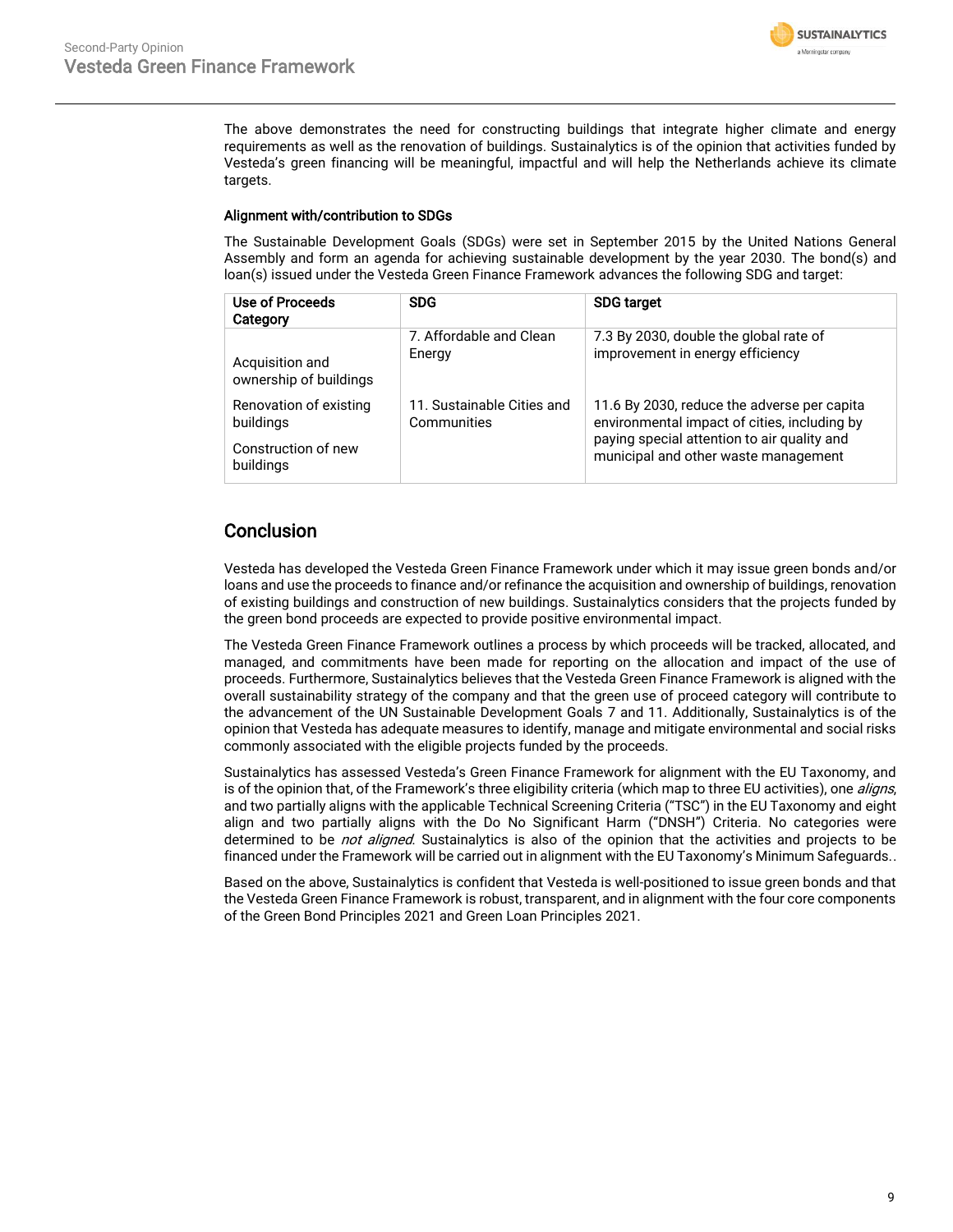

# Appendices

## Appendix 1: Approach to Assessing Alignment with the EU Taxonomy

Sustainalytics has assessed each of the eligible green use of proceeds criteria in the Framework against the criteria for the relevant NACE<sup>24</sup> activity in the EU Taxonomy. This appendix describes Sustainalytics' process and presents the outcome of its assessment of alignment with the Taxonomy's applicable Technical Screening Criteria (TSC) and Do No Significant Harm (DNSH) criteria. Sustainalytics' assessment involves two steps:

#### 1. Mapping Framework Criteria to Activities in the EU Taxonomy

The initial step in Sustainalytics' assessment process involves mapping each criterion in the Framework to a relevant and applicable NACE activity in the EU Taxonomy. Note that each Framework criterion may be relevant and applicable to more than one NACE activity and vice versa. Sustainalytics recognizes that some Framework criteria relate to projects that do not map well to a NACE activity. In such cases, Sustainalytics has mapped to the NACE activity that is most relevant with respect to the primary environmental objective and impacts.

In some cases, the Framework criteria cannot be mapped to an activity in the EU Taxonomy, as some activities are not yet covered by the Taxonomy, and some categories which are traditionally included in green bonds may not be associated with a specific economic activity. While recognizing that financing projects in these areas may still have environmental benefits, Sustainalytics has not assessed these criteria for alignment.

The outcome of Sustainalytics' mapping process for Vesteda's Framework is shown below.

#### 2. Determining Alignment with EU Taxonomy Criteria

The second step in Sustainalytics' process is to determine the alignment of each criterion with relevant criteria in the EU Taxonomy. Alignment with the TSC and DNSH criteria is usually based on the specific criteria contained in the issuer's Framework, and may in many cases (especially DNSH criteria) also be based on management systems and processes and/or regulatory compliance. To assess alignment with the EU Taxonomy's Minimum Safeguards Sustainalytics has conducted an assessment of policies, management systems and processes applicable to the use of proceeds, as well as examining the regulatory context in the geographical location in which the issuer will finance activities and projects. (This assessment is included in Section 2, above.)

In cases where the Framework criteria describe projects which are intended to advance EU environmental objectives other than Climate Mitigation or Climate Adaptation, the Taxonomy does not include relevant TSC. In these cases, Sustainalytics has assessed the activity for alignment with the DNSH criteria across all objectives.

Sustainalytics' detailed assessment of alignment is provided in Appendix 2.

| <b>Framework</b><br>Category | <b>Framework Criterion</b><br>(Eligible Use of<br>Proceeds) | <b>EU / NACE Activity</b>                 | <b>NACE</b><br>Code                            | <b>Primary EU</b><br>Environmental<br><b>Objective</b> | Refer to<br><b>Table</b> |
|------------------------------|-------------------------------------------------------------|-------------------------------------------|------------------------------------------------|--------------------------------------------------------|--------------------------|
| Green Buildings              | Acquisition and<br>ownership of<br>buildings                | Acquisition and ownership of<br>buildings | L68                                            | Mitigation                                             | Table 3                  |
|                              | Renovation of<br>existing buildings                         | Renovation of existing buildings          | F41<br>and<br>F43                              | Mitigation                                             | Table 4                  |
|                              | Construction of new<br>buildings                            | Construction of new buildings             | F41.1.<br>F41.2 and<br>activities<br>under F43 | Mitigation                                             | Table 5                  |

#### Table 2: Framework mapping table

<sup>&</sup>lt;sup>24</sup> The EU Taxonomy is based on economic activities defined in NACE (Nomenclature des Activités Économiques dans la Communauté Européenne). The Taxonomy currently lists 70 economic activities which have been chosen due to their ability to substantially contribute to climate change mitigation or adaptation.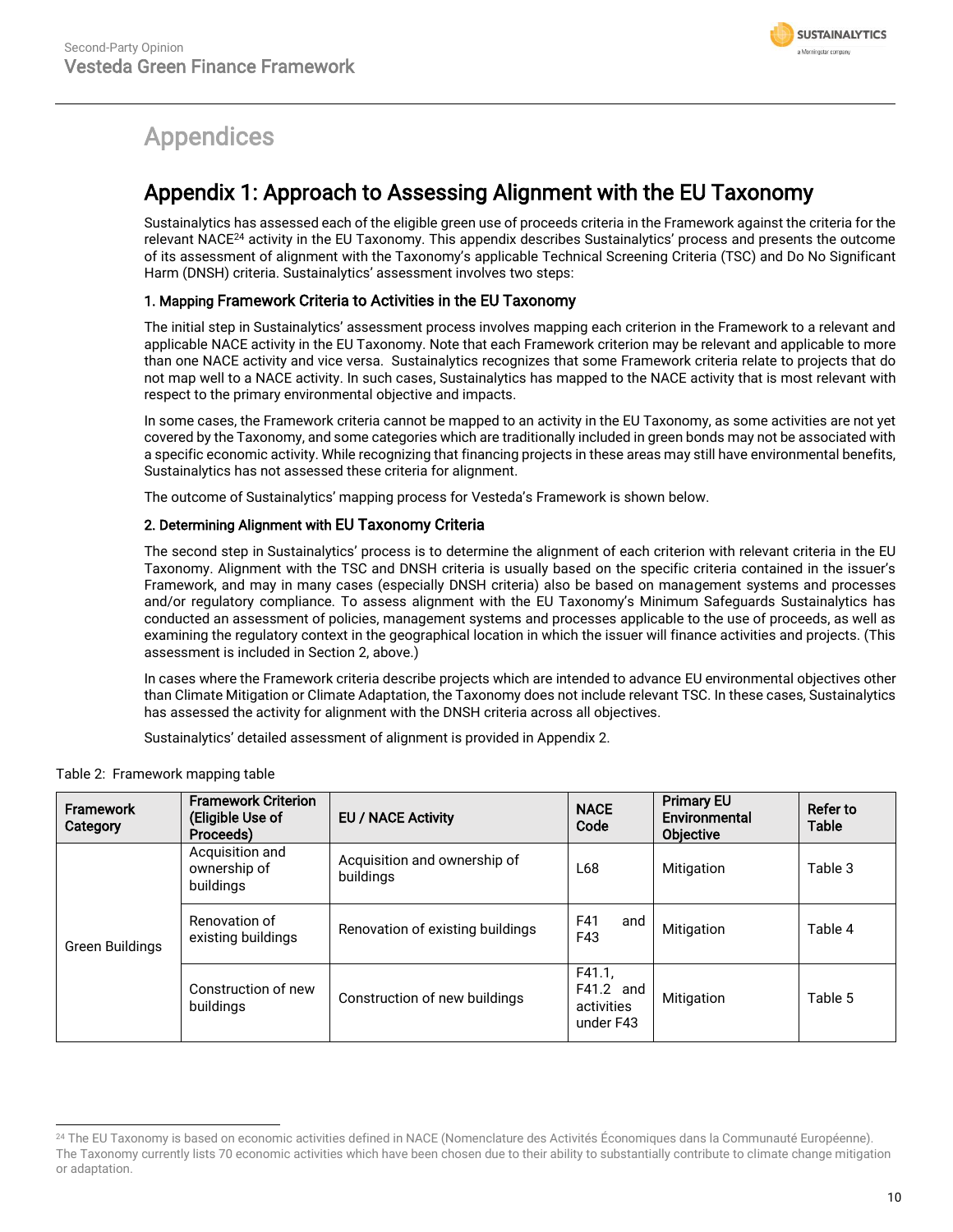

## Appendix 2: Comprehensive EU Taxonomy Alignment Assessment

The tables below provide a detailed assessment of the alignment of Issuer's Framework criteria with the EU Taxonomy's TSC and DNSH criteria for the relevant NACE activity.

Table 3

| <b>Framework Activity</b><br>assessed |  | Acquisition and ownership of buildings                                                                                                                                                                                                                                                                                                                                                                                                                                                                                                                                                                                                                                                                                                                             |                                                                                                                                                                                                                                                  |         |
|---------------------------------------|--|--------------------------------------------------------------------------------------------------------------------------------------------------------------------------------------------------------------------------------------------------------------------------------------------------------------------------------------------------------------------------------------------------------------------------------------------------------------------------------------------------------------------------------------------------------------------------------------------------------------------------------------------------------------------------------------------------------------------------------------------------------------------|--------------------------------------------------------------------------------------------------------------------------------------------------------------------------------------------------------------------------------------------------|---------|
| <b>EU Activity</b>                    |  | Acquisition and ownership of buildings                                                                                                                                                                                                                                                                                                                                                                                                                                                                                                                                                                                                                                                                                                                             |                                                                                                                                                                                                                                                  |         |
| <b>NACE Code</b>                      |  | L68                                                                                                                                                                                                                                                                                                                                                                                                                                                                                                                                                                                                                                                                                                                                                                |                                                                                                                                                                                                                                                  |         |
|                                       |  | <b>EU Technical Screening Criteria</b>                                                                                                                                                                                                                                                                                                                                                                                                                                                                                                                                                                                                                                                                                                                             | Alignment with Technical Screening Criteria                                                                                                                                                                                                      |         |
| Mitigation                            |  | 1. For buildings built before 31 December 2020, the<br>building has at least an Energy Performance Certificate<br>(EPC) class A. As an alternative, the building is within the<br>top 15% of the national or regional building stock<br>expressed as operational Primary Energy Demand (PED)<br>and demonstrated by adequate evidence, which at least<br>compares the performance of the relevant asset to the<br>performance of the national or regional stock built before<br>31 December 2020 and at least distinguishes between<br>residential and non-residential buildings.<br>2. For buildings built after 31 December 2020, the building<br>meets the criteria specified in Section 7.1 of this Annex<br>that are relevant at the time of the acquisition. | The acquisition and ownership of buildings is limited<br>to existing buildings built before 31-12-2020 with at<br>least an EPC Label of "A" or better or belonging to the<br>top 15% of the Dutch residential building stock in<br>terms of PED. | Aligned |
| <b>DNSH Criteria</b>                  |  |                                                                                                                                                                                                                                                                                                                                                                                                                                                                                                                                                                                                                                                                                                                                                                    | <b>Alignment with DNSH Criteria</b>                                                                                                                                                                                                              |         |
| Climate<br>Change<br>Adaptation       |  | Refer to the assessment set out in Appendix 3, Table 6                                                                                                                                                                                                                                                                                                                                                                                                                                                                                                                                                                                                                                                                                                             |                                                                                                                                                                                                                                                  | Aligned |

#### Table 4

| <b>Framework Activity</b><br>assessed                                                                                                                                                                                                    |  | Renovation of existing buildings |                                                                                                                                                                                                                                                                                                                                                                                                                                                                                                                                                                                                                                                                                                                             |                      |
|------------------------------------------------------------------------------------------------------------------------------------------------------------------------------------------------------------------------------------------|--|----------------------------------|-----------------------------------------------------------------------------------------------------------------------------------------------------------------------------------------------------------------------------------------------------------------------------------------------------------------------------------------------------------------------------------------------------------------------------------------------------------------------------------------------------------------------------------------------------------------------------------------------------------------------------------------------------------------------------------------------------------------------------|----------------------|
| <b>EU Activity</b>                                                                                                                                                                                                                       |  | Renovation of existing buildings |                                                                                                                                                                                                                                                                                                                                                                                                                                                                                                                                                                                                                                                                                                                             |                      |
| <b>NACE Code</b>                                                                                                                                                                                                                         |  | <b>F41 and F43</b>               |                                                                                                                                                                                                                                                                                                                                                                                                                                                                                                                                                                                                                                                                                                                             |                      |
|                                                                                                                                                                                                                                          |  |                                  | Alignment with Technical Screening Criteria                                                                                                                                                                                                                                                                                                                                                                                                                                                                                                                                                                                                                                                                                 |                      |
| EU Technical Screening Criteria<br>The building renovation complies with the applicable<br>Mitigation<br>requirements for major renovations. Alternatively, it leads<br>to a reduction of primary energy demand (PED) of at least<br>30% |  |                                  | Vesteda's investment for this category relates to the<br>financing of existing buildings that have undergone,<br>or will undergo, a renovation leading to a 30%<br>reduction of primary energy demand towards an EPC<br>label of at least C. The 30% reduction in primary<br>energy demand will or has taken place after Vesteda<br>obtained ownership and will be verified by an external<br>advisor."<br>Sustainalytics notes that Vesteda is aligned with the<br>TSC for the renovation of buildings, however, given<br>that that Vesteda will not only finance or refinance<br>economic activities listed under the Renovation of<br>Buildings, Sustainalytics has determined this<br>category to be partially aligned. | Partially<br>aligned |
| <b>DNSH Criteria</b>                                                                                                                                                                                                                     |  |                                  | <b>Alignment with DNSH Criteria</b>                                                                                                                                                                                                                                                                                                                                                                                                                                                                                                                                                                                                                                                                                         |                      |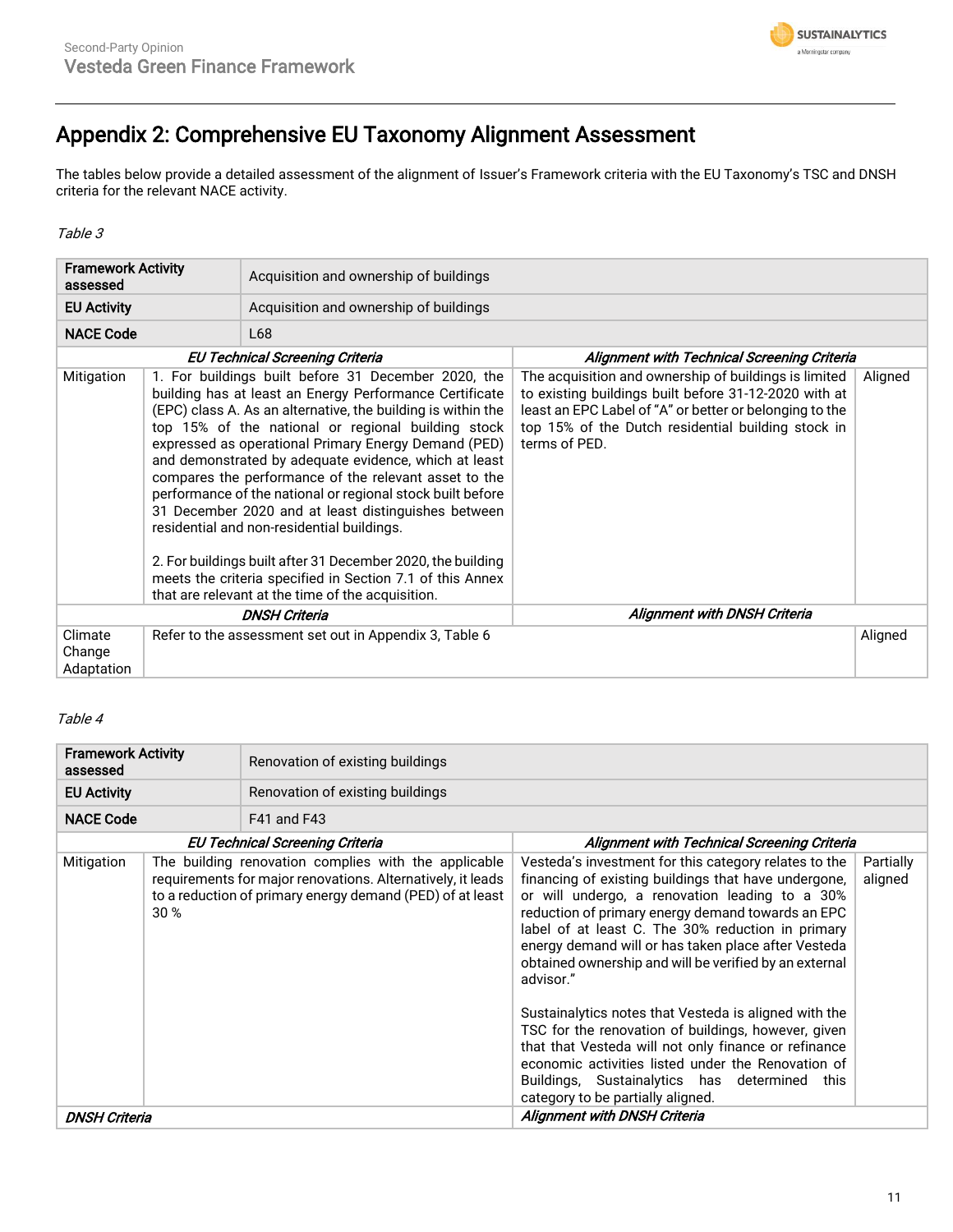

| Climate<br>Change                                                             | Refer to the assessment set out in Appendix 3, Table 6                                                                                                                                                                                                                                                                                                                                                                                                                                                                                                                                                                                                                                                                                                                                                                                                                                                                                                                                                                                          |                                                                                                                                                                                                                                                                                                                                                                                                                                                                                                                                                                                                              | Aligned              |
|-------------------------------------------------------------------------------|-------------------------------------------------------------------------------------------------------------------------------------------------------------------------------------------------------------------------------------------------------------------------------------------------------------------------------------------------------------------------------------------------------------------------------------------------------------------------------------------------------------------------------------------------------------------------------------------------------------------------------------------------------------------------------------------------------------------------------------------------------------------------------------------------------------------------------------------------------------------------------------------------------------------------------------------------------------------------------------------------------------------------------------------------|--------------------------------------------------------------------------------------------------------------------------------------------------------------------------------------------------------------------------------------------------------------------------------------------------------------------------------------------------------------------------------------------------------------------------------------------------------------------------------------------------------------------------------------------------------------------------------------------------------------|----------------------|
| Adaptation<br>Sustainabl<br>e use and<br>protection<br>of water<br>and marine | Where installed as part of the renovation works, except<br>for renovation works in residential building units, the<br>specified water use for the following water appliances is<br>attested by product datasheets, a building certification or                                                                                                                                                                                                                                                                                                                                                                                                                                                                                                                                                                                                                                                                                                                                                                                                  | N/A for residential buildings                                                                                                                                                                                                                                                                                                                                                                                                                                                                                                                                                                                | N/A                  |
| resources                                                                     | an existing product label in the Union, in accordance with<br>the technical specifications laid down in Appendix E to<br>this Annex:<br>(a) wash hand basin taps and kitchen taps have a<br>maximum water flow of 6 litres/min;<br>(b) showers have a maximum water flow of 8 litres/min;<br>(c) WCs, including suites, bowls and flushing cisterns,                                                                                                                                                                                                                                                                                                                                                                                                                                                                                                                                                                                                                                                                                            |                                                                                                                                                                                                                                                                                                                                                                                                                                                                                                                                                                                                              |                      |
|                                                                               | have a full flush volume of a maximum of 6 litres and a<br>maximum average flush volume of 3,5 litres;<br>(d) urinals use a maximum of 2 litres/bowl/hour. Flushing<br>urinals have a maximum full flush volume of 1 litre.                                                                                                                                                                                                                                                                                                                                                                                                                                                                                                                                                                                                                                                                                                                                                                                                                     |                                                                                                                                                                                                                                                                                                                                                                                                                                                                                                                                                                                                              |                      |
| Transition<br>to a<br>circular<br>economy                                     | At least 70 % (by weight) of the non-hazardous<br>construction and demolition waste (excluding naturally<br>occurring material referred to in category 17 05 04 in the<br>European List of Waste established by Decision<br>2000/532/EC) generated on the construction site is<br>prepared for reuse, recycling and other material recovery,<br>including backfilling operations using waste to substitute<br>other materials, in accordance with the waste hierarchy<br>and the EU Construction and Demolition Waste<br>Management Protocol. Operators limit waste generation<br>in processes related construction and demolition, in<br>accordance with the EU Construction and Demolition<br>Waste Management Protocol and taking into account<br>best available techniques and using selective demolition<br>to enable removal and safe handling of hazardous<br>substances and facilitate reuse and high-quality recycling<br>by selective removal of materials, using available sorting<br>systems for construction and demolition waste. | Dutch Building Decree requires the proper separation<br>of construction waste. <sup>25</sup><br>Looking at the waste management and recycling<br>data of the Netherlands, it can be concluded that<br>Currently, 77% of waste is recycled and the residual<br>waste is mainly used for energy production.<br>The suppliers and contractors of Vesteda are<br>required to sign a sustainability statement. In this<br>statement it is mandatory to map the waste streams<br>and also to reduce these waste streams. Going<br>forward Vesteda endeavours to include a condition<br>on waste recycling as well. | Partially<br>aligned |
|                                                                               | Building designs and construction techniques support<br>circularity and in particular demonstrate, with reference<br>to ISO 20887301 or other standards for assessing the<br>disassembly or adaptability of buildings, how they are<br>designed to be more resource efficient, adaptable,<br>flexible and dismantleable to enable reuse and recycling.                                                                                                                                                                                                                                                                                                                                                                                                                                                                                                                                                                                                                                                                                          |                                                                                                                                                                                                                                                                                                                                                                                                                                                                                                                                                                                                              |                      |
| Pollution<br>prevention<br>and control                                        | Building components and materials used in the<br>construction complies with the criteria set out in<br>Appendix C to this Annex.                                                                                                                                                                                                                                                                                                                                                                                                                                                                                                                                                                                                                                                                                                                                                                                                                                                                                                                | Dutch Building Decree provides limits to the<br>concentration of formaldehyde, expressed in a<br>maximum concentration for areas instead of per M3<br>of material (as per EU Taxonomy). <sup>26</sup>                                                                                                                                                                                                                                                                                                                                                                                                        | Aligned              |
|                                                                               | Building components and materials used in the building<br>renovation that may come into contact with occupiers<br>emit less than 0,06 mg of formaldehyde per m <sup>3</sup> of<br>material or component upon testing in accordance with<br>the conditions specified in Annex XVII to Regulation (EC)<br>No 1907/2006 and less than 0,001 mg of other                                                                                                                                                                                                                                                                                                                                                                                                                                                                                                                                                                                                                                                                                            | Measures are taken to reduce noise, dust and<br>pollutant<br>emissions<br>during<br>construction<br>or                                                                                                                                                                                                                                                                                                                                                                                                                                                                                                       |                      |

 $^{25}$  Decree of 29 August 2011 laying down regulations with regard to the construction, use and demolition of structures (Building Decree 2012), at: [https://wetten.overheid.nl/BWBR0030461/2021-01-01#Hoofdstuk8\\_Afdeling8.2](https://wetten.overheid.nl/BWBR0030461/2021-01-01#Hoofdstuk8_Afdeling8.2)

<sup>26</sup> Artikel 7.19 Asbestvezels en formaldehyde, at[: https://rijksoverheid.bouwbesluit.com/Inhoud/docs/wet/bb2012\\_nvt/artikelsgewijs/hfd7/afd7-3/art7-](https://rijksoverheid.bouwbesluit.com/Inhoud/docs/wet/bb2012_nvt/artikelsgewijs/hfd7/afd7-3/art7-19) [19](https://rijksoverheid.bouwbesluit.com/Inhoud/docs/wet/bb2012_nvt/artikelsgewijs/hfd7/afd7-3/art7-19)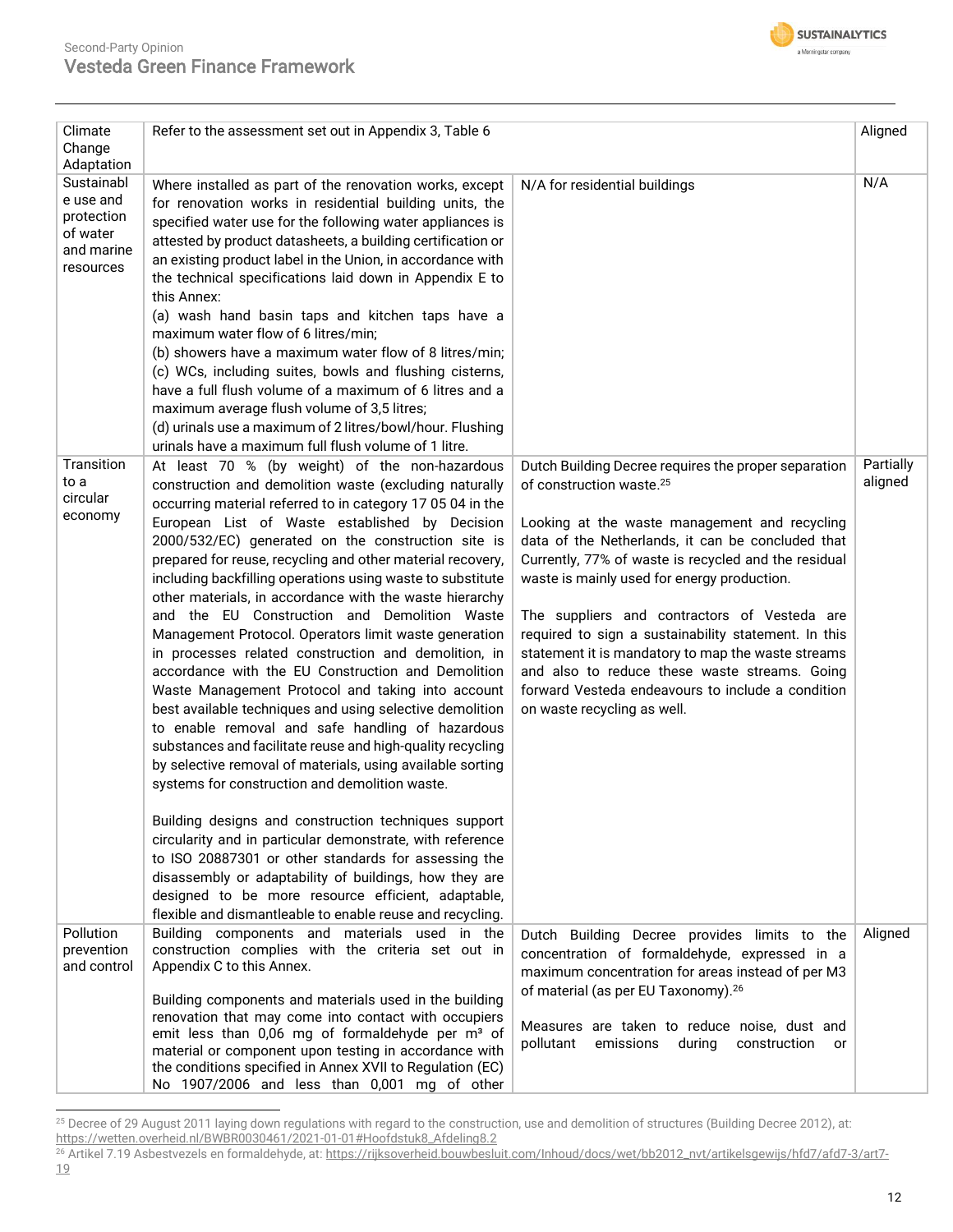

| categories 1A and 1B carcinogenic volatile organic<br>compounds per m <sup>3</sup> of material or component, upon<br>testing in accordance with CEN/EN 16516 or ISO 16000-<br>3:2011 or other equivalent standardised test conditions<br>and determination methods. | maintenance works in line with the Dutch Building<br>Decree. <sup>27</sup> |  |
|---------------------------------------------------------------------------------------------------------------------------------------------------------------------------------------------------------------------------------------------------------------------|----------------------------------------------------------------------------|--|
| Measures are taken to reduce noise, dust and pollutant<br>emissions during construction or maintenance works.                                                                                                                                                       |                                                                            |  |

#### Table 5

| <b>Framework Activity</b><br>assessed                                        |                                                                                                                                                                                                                                                                                                                                                                                                                                                                                                                                                                                                                                                                                                                                                                                                                                                                                                                                                                                                                                                                                                                                                                                                                                                                                            | Construction of new buildings                                                                                                                                                                                                                                                                                                                                                                                                                |                                                                                                                                                                                                                                                                                                                                                                                    |                      |  |
|------------------------------------------------------------------------------|--------------------------------------------------------------------------------------------------------------------------------------------------------------------------------------------------------------------------------------------------------------------------------------------------------------------------------------------------------------------------------------------------------------------------------------------------------------------------------------------------------------------------------------------------------------------------------------------------------------------------------------------------------------------------------------------------------------------------------------------------------------------------------------------------------------------------------------------------------------------------------------------------------------------------------------------------------------------------------------------------------------------------------------------------------------------------------------------------------------------------------------------------------------------------------------------------------------------------------------------------------------------------------------------|----------------------------------------------------------------------------------------------------------------------------------------------------------------------------------------------------------------------------------------------------------------------------------------------------------------------------------------------------------------------------------------------------------------------------------------------|------------------------------------------------------------------------------------------------------------------------------------------------------------------------------------------------------------------------------------------------------------------------------------------------------------------------------------------------------------------------------------|----------------------|--|
| <b>EU Activity</b>                                                           |                                                                                                                                                                                                                                                                                                                                                                                                                                                                                                                                                                                                                                                                                                                                                                                                                                                                                                                                                                                                                                                                                                                                                                                                                                                                                            | Construction of new buildings                                                                                                                                                                                                                                                                                                                                                                                                                |                                                                                                                                                                                                                                                                                                                                                                                    |                      |  |
| <b>NACE Code</b>                                                             |                                                                                                                                                                                                                                                                                                                                                                                                                                                                                                                                                                                                                                                                                                                                                                                                                                                                                                                                                                                                                                                                                                                                                                                                                                                                                            | F41.1, F41.2 and activities under F43                                                                                                                                                                                                                                                                                                                                                                                                        |                                                                                                                                                                                                                                                                                                                                                                                    |                      |  |
|                                                                              |                                                                                                                                                                                                                                                                                                                                                                                                                                                                                                                                                                                                                                                                                                                                                                                                                                                                                                                                                                                                                                                                                                                                                                                                                                                                                            |                                                                                                                                                                                                                                                                                                                                                                                                                                              | Alignment with Technical Screening Criteria                                                                                                                                                                                                                                                                                                                                        |                      |  |
| Mitigation                                                                   | <b>EU Technical Screening Criteria</b><br>1. The Primary Energy Demand (PED), defining the energy<br>performance of the building resulting from the<br>construction, is at least 10 % lower than the threshold set<br>for the nearly zero-energy building (NZEB) requirements<br>in national measures implementing Directive 2010/31/EU<br>of the European Parliament and of the Council. The<br>energy performance is certified using an as built Energy<br>Performance Certificate (EPC).<br>2. For buildings larger than 5000 m2, upon completion,<br>the building resulting from the construction undergoes<br>testing for air-tightness and thermal integrity, and any<br>deviation in the levels of performance set at the design<br>stage or defects in the building envelope are disclosed to<br>investors and clients. As an alternative; where robust and<br>traceable quality control processes are in place during the<br>construction process this is acceptable as an alternative<br>to thermal thermal integrity testing.<br>3. For buildings larger than 5000 m2, the life-cycle Global<br>Warming Potential (GWP) of the building resulting from<br>the construction has been calculated for each stage in<br>the life cycle and is disclosed to investors and clients on |                                                                                                                                                                                                                                                                                                                                                                                                                                              | Permitted before 1-1-2021 and constructed after 1-1-<br>2021: energy performance coefficient of at least 0.4<br>New residential buildings permitted and constructed<br>after 1-1-2021 for which the primary energy demand<br>is at least 10% below the Dutch Nearly Zero-Energy<br>Building (NZEB) requirements28                                                                  | Partially<br>aligned |  |
| <b>DNSH Criteria</b>                                                         |                                                                                                                                                                                                                                                                                                                                                                                                                                                                                                                                                                                                                                                                                                                                                                                                                                                                                                                                                                                                                                                                                                                                                                                                                                                                                            |                                                                                                                                                                                                                                                                                                                                                                                                                                              | <b>Alignment with DNSH Criteria</b>                                                                                                                                                                                                                                                                                                                                                |                      |  |
| Climate<br>Change<br>Adaptation                                              |                                                                                                                                                                                                                                                                                                                                                                                                                                                                                                                                                                                                                                                                                                                                                                                                                                                                                                                                                                                                                                                                                                                                                                                                                                                                                            | Refer to the assessment set out in Appendix 3, Table 6                                                                                                                                                                                                                                                                                                                                                                                       |                                                                                                                                                                                                                                                                                                                                                                                    | Aligned              |  |
| Sustainabl<br>e use and<br>protection<br>of water<br>and marine<br>resources |                                                                                                                                                                                                                                                                                                                                                                                                                                                                                                                                                                                                                                                                                                                                                                                                                                                                                                                                                                                                                                                                                                                                                                                                                                                                                            | Where installed, except for installations in residential<br>building units, the specified water use for the following<br>water appliances are attested by product datasheets, a<br>building certification or an existing product label in the<br>Union, in accordance with the technical specifications<br>laid down in Appendix E to this Annex:<br>(a) wash hand basin taps and kitchen taps have a<br>maximum water flow of 6 litres/min; | Under the Spatial Planning Agct (Wet ruimtelijke<br>ordening, Wro), sites are designated for specific<br>activities. To this end, all interests are carefully<br>considered, this Act requires an assessment on the<br>impact on water safety and water management.<br>Vesteda has analysed its existing portfolio with<br>regard to specific location risks and will add specific | Aligned              |  |

<sup>27</sup> Bouwbesluit 2012, at[: https://wetten.overheid.nl/BWBR0030461/2021-04-01#Hoofdstuk8\\_Afdeling8.1](https://wetten.overheid.nl/BWBR0030461/2021-04-01#Hoofdstuk8_Afdeling8.1)

 $^{28}$  For buildings larger than 5000 m2, upon completion, the building resulting from the construction undergoes testing for air-tightness and thermal integrity , and any deviation in the levels of performance set at the design stage or defects in the building envelope are disclosed to investors and clients. Alternatively, where robust and traceable quality control processes are in place during the construction process this will be used as alternative to thermal integrity testing. In addition, the life-cycle Global Warming Potential (GWP) of the building resulting from the construction has been calculated for each stage in the life cycle and is disclosed to investors and clients on demand.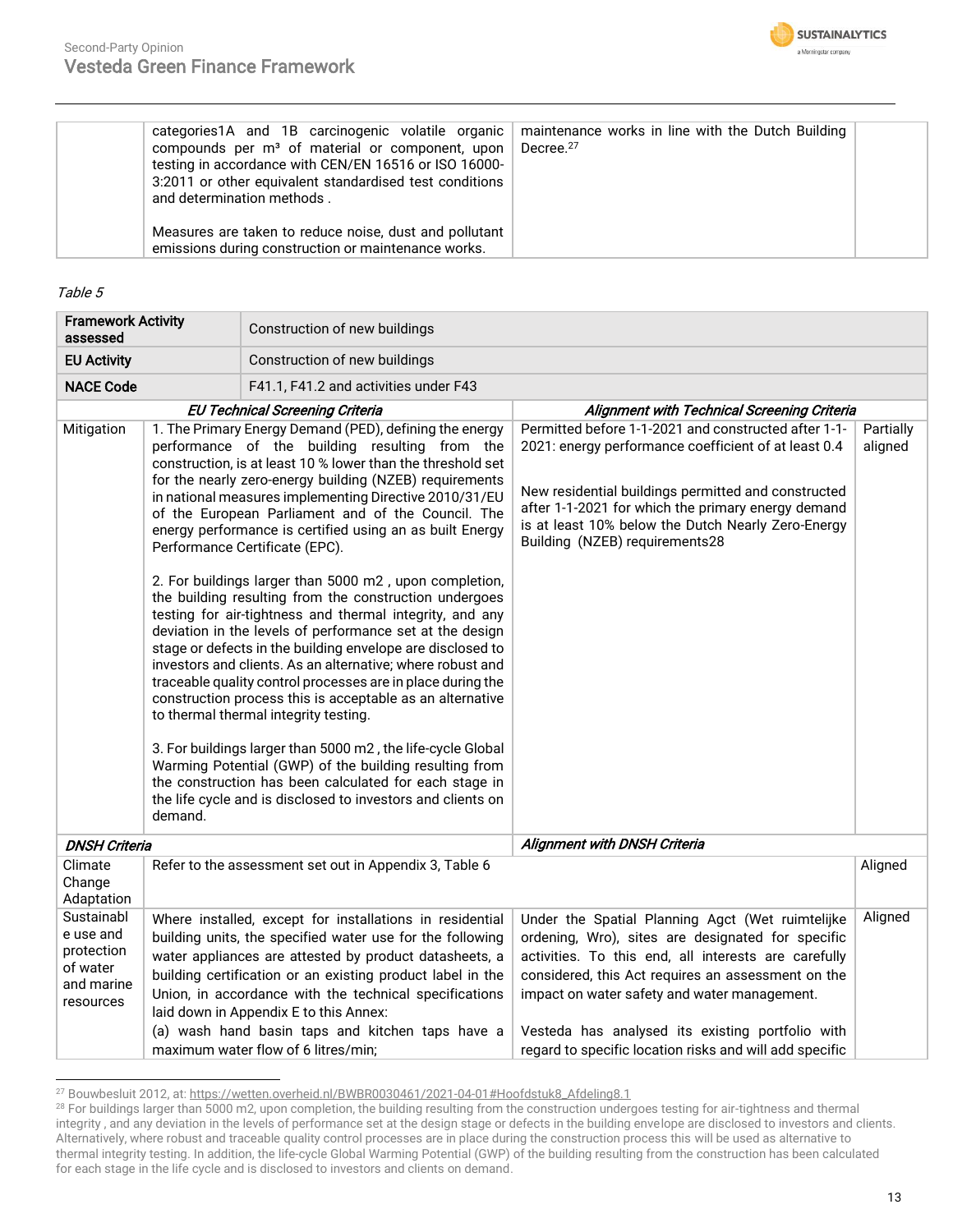

| (b) showers have a maximum water flow of 8 litres/min;<br>(c) WCs, including suites, bowls and flushing cisterns,<br>have a full flush volume of a maximum of 6 litres and a<br>maximum average flush volume of 3,5 litres;<br>(d) urinals use a maximum of 2 litres/bowl/hour. Flushing<br>urinals have a maximum full flush volume of 1 litre.                                                                                                                                                                                                                                                                                                                                                                                                                                                                                                                                                                                                                                                                                                | building risks to these findings to determine feasible<br>measures Vesteda can apply to reduce heat stress<br>and water stress at an asset level.<br>(Vesteda Annual report 2020, p. 58) <sup>29</sup>                                                                                                                                                                                                                                                                                                                                                                                                        |                                                                                                    |
|-------------------------------------------------------------------------------------------------------------------------------------------------------------------------------------------------------------------------------------------------------------------------------------------------------------------------------------------------------------------------------------------------------------------------------------------------------------------------------------------------------------------------------------------------------------------------------------------------------------------------------------------------------------------------------------------------------------------------------------------------------------------------------------------------------------------------------------------------------------------------------------------------------------------------------------------------------------------------------------------------------------------------------------------------|---------------------------------------------------------------------------------------------------------------------------------------------------------------------------------------------------------------------------------------------------------------------------------------------------------------------------------------------------------------------------------------------------------------------------------------------------------------------------------------------------------------------------------------------------------------------------------------------------------------|----------------------------------------------------------------------------------------------------|
| complies with the criteria set out in Appendix B to this<br>Annex.                                                                                                                                                                                                                                                                                                                                                                                                                                                                                                                                                                                                                                                                                                                                                                                                                                                                                                                                                                              |                                                                                                                                                                                                                                                                                                                                                                                                                                                                                                                                                                                                               |                                                                                                    |
| At least 70 % (by weight) of the non-hazardous<br>construction and demolition waste (excluding naturally<br>occurring material referred to in category 17 05 04 in the<br>European List of Waste established by Decision<br>2000/532/EC) generated on the construction site is<br>prepared for reuse, recycling and other material recovery,<br>including backfilling operations using waste to substitute<br>other materials, in accordance with the waste hierarchy<br>and the EU Construction and Demolition Waste<br>Management Protocol. Operators limit waste generation<br>in processes related construction and demolition, in<br>accordance with the EU Construction and Demolition<br>Waste Management Protocol and taking into account<br>best available techniques and using selective demolition<br>to enable removal and safe handling of hazardous<br>substances and facilitate reuse and high-quality recycling<br>by selective removal of materials, using available sorting<br>systems for construction and demolition waste. | Dutch Building Decree requires the proper separation<br>of construction waste.30<br>Looking at the waste management and recycling<br>data of the Netherlands, it can be concluded that<br>Currently, 77% of waste is recycled and the residual<br>waste is mainly used for energy production.<br>The suppliers and contractors of Vesteda are<br>required to sign a sustainability statement. In this<br>statement it is mandatory to map the waste streams<br>and also to reduce these waste streams. Going<br>forward Vesteda endeavours to include a condition<br>on waste recycling as well.              | Partially<br>aligned                                                                               |
| Building designs and construction techniques support<br>circularity and in particular demonstrate, with reference<br>to ISO 20887 or other standards for assessing the<br>disassembly or adaptability of buildings, how they are<br>designed to be more resource efficient, adaptable,<br>flexible and dismantleable to enable reuse and recycling.                                                                                                                                                                                                                                                                                                                                                                                                                                                                                                                                                                                                                                                                                             |                                                                                                                                                                                                                                                                                                                                                                                                                                                                                                                                                                                                               |                                                                                                    |
| Building components and materials used in the<br>Appendix C to this Annex.<br>Building components and materials used in the building<br>renovation that may come into contact with occupiers<br>emit less than 0,06 mg of formaldehyde per m <sup>3</sup> of<br>material or component upon testing in accordance with<br>the conditions specified in Annex XVII to Regulation (EC)<br>No 1907/2006 and less than 0,001 mg of other<br>categories1A and 1B carcinogenic volatile organic<br>compounds per m <sup>3</sup> of material or component, upon<br>testing in accordance with CEN/EN 16516 or ISO 16000-<br>3:2011 or other equivalent standardised test conditions<br>and determination methods.                                                                                                                                                                                                                                                                                                                                        | concentration of formaldehyde, expressed in a<br>maximum concentration for areas instead of per M3<br>of material (as per EU Taxonomy). 31<br>Measures are taken to reduce noise, dust and<br>pollutant emissions during<br>construction<br>or<br>maintenance works in line with the Dutch Building<br>Decree.32<br>In the Netherlands, under the Spatial Planning Act<br>(Wet ruimtelijke ordening, Wro), sites are designated<br>for specific activities. To this end, all interests are<br>carefully considered, e.g. the importance of nature,<br>the living enjoyment by residents in the vicinity, etc. | Aligned                                                                                            |
|                                                                                                                                                                                                                                                                                                                                                                                                                                                                                                                                                                                                                                                                                                                                                                                                                                                                                                                                                                                                                                                 | To avoid impact from the construction site, the activity                                                                                                                                                                                                                                                                                                                                                                                                                                                                                                                                                      | Dutch Building Decree provides limits to the<br>construction complies with the criteria set out in |

<sup>29</sup> Vesteda, "Annual Report", at: <https://vestedareport.com/>

[19](https://rijksoverheid.bouwbesluit.com/Inhoud/docs/wet/bb2012_nvt/artikelsgewijs/hfd7/afd7-3/art7-19) <sup>32</sup> Bouwbesluit 2012, at[: https://wetten.overheid.nl/BWBR0030461/2021-04-01#Hoofdstuk8\\_Afdeling8.1](https://wetten.overheid.nl/BWBR0030461/2021-04-01#Hoofdstuk8_Afdeling8.1)

<sup>30</sup> Decree of 29 August 2011 laying down regulations with regard to the construction, use and demolition of structures (Building Decree 2012), at: [https://wetten.overheid.nl/BWBR0030461/2021-01-01#Hoofdstuk8\\_Afdeling8.2](https://wetten.overheid.nl/BWBR0030461/2021-01-01#Hoofdstuk8_Afdeling8.2)

<sup>31</sup> Artikel 7.19 Asbestvezels en formaldehyde, at[: https://rijksoverheid.bouwbesluit.com/Inhoud/docs/wet/bb2012\\_nvt/artikelsgewijs/hfd7/afd7-3/art7-](https://rijksoverheid.bouwbesluit.com/Inhoud/docs/wet/bb2012_nvt/artikelsgewijs/hfd7/afd7-3/art7-19)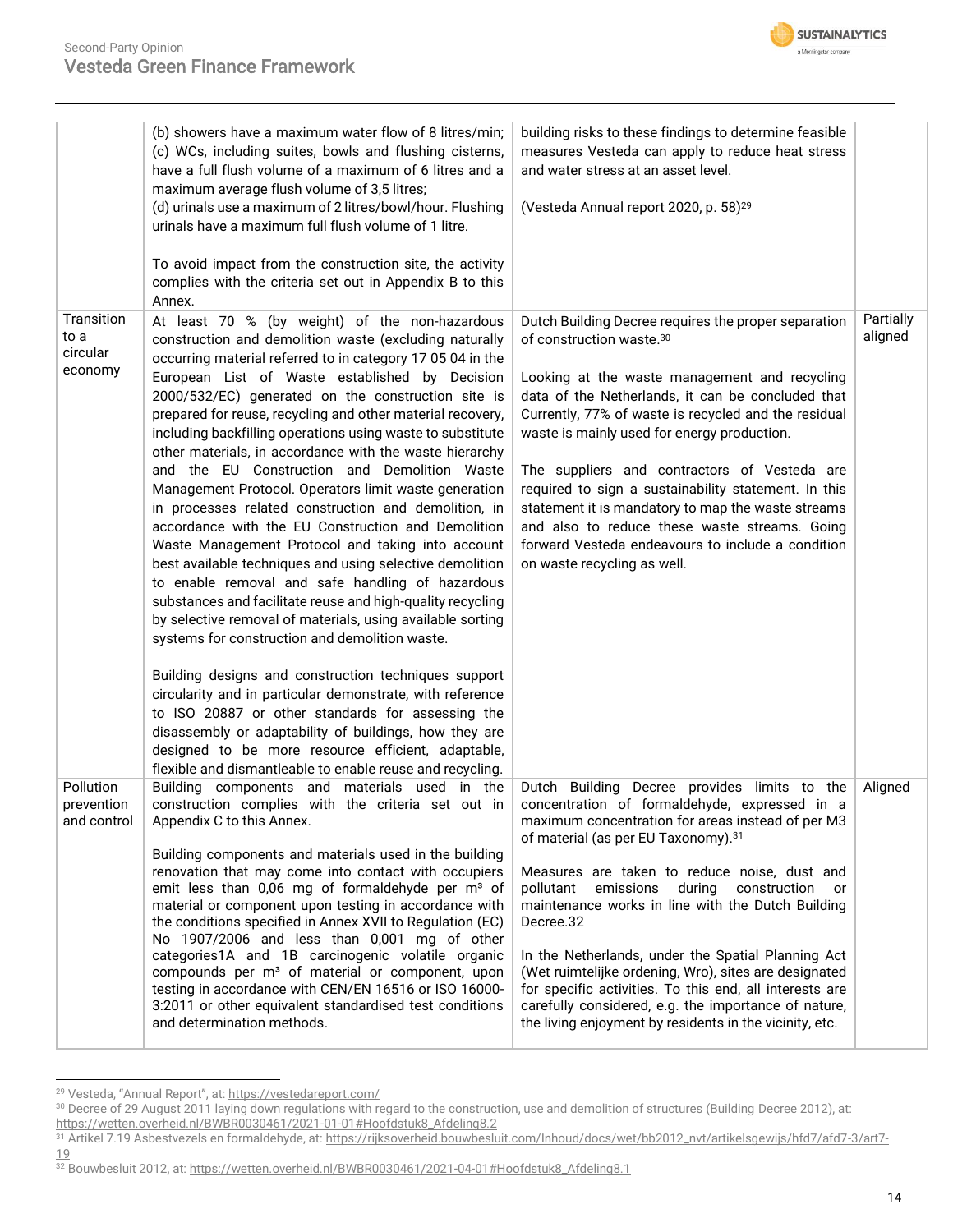

|                                                                                 | Where the new construction is located on a potentially<br>contaminated site (brownfield site), the site has been<br>subject to an investigation for potential contaminants, for<br>example using standard ISO 18400<br>Measures are taken to reduce noise, dust and pollutant<br>emissions during construction or maintenance works. | Furthermore,<br>environmental<br>permit<br>an<br>(Omgevingsvergunning) requires that testing on soil<br>contamination in line with NEN 5740 is performed<br>before commencing any new construction activities. |         |
|---------------------------------------------------------------------------------|--------------------------------------------------------------------------------------------------------------------------------------------------------------------------------------------------------------------------------------------------------------------------------------------------------------------------------------|----------------------------------------------------------------------------------------------------------------------------------------------------------------------------------------------------------------|---------|
| Protection<br>and<br>restoration<br>οf<br>biodiversity<br>and<br>ecosystem<br>s | Refer to the assessment set out in Appendix 3, Table 6                                                                                                                                                                                                                                                                               |                                                                                                                                                                                                                | Aligned |

## Appendix 3: Criteria for Do No Significant Harm ("DNSH") to Climate Change Adaptation and Protection and Restoration of Biodiversity and Ecosystems

Table 6

| Criteria for DNSH to Climate Change Adaptation                                                                                                                                                                                                                                                                                                                                                                                                                                                                                                                                                                                                                                                                                                                                                                                      |                                                                                                                                                                                                                                                                                                                                                                                                                                                                                                                                                                                                                                                                                                                                                |         |  |
|-------------------------------------------------------------------------------------------------------------------------------------------------------------------------------------------------------------------------------------------------------------------------------------------------------------------------------------------------------------------------------------------------------------------------------------------------------------------------------------------------------------------------------------------------------------------------------------------------------------------------------------------------------------------------------------------------------------------------------------------------------------------------------------------------------------------------------------|------------------------------------------------------------------------------------------------------------------------------------------------------------------------------------------------------------------------------------------------------------------------------------------------------------------------------------------------------------------------------------------------------------------------------------------------------------------------------------------------------------------------------------------------------------------------------------------------------------------------------------------------------------------------------------------------------------------------------------------------|---------|--|
| <b>DNSH Criteria</b>                                                                                                                                                                                                                                                                                                                                                                                                                                                                                                                                                                                                                                                                                                                                                                                                                | <b>Alignment with DNSH Criteria</b>                                                                                                                                                                                                                                                                                                                                                                                                                                                                                                                                                                                                                                                                                                            |         |  |
| The physical climate risks that are material to the activities mentioned<br>above have been identified by the Issuer by performing a robust climate<br>risk and vulnerability assessment. <sup>33</sup> The assessment must be<br>proportionate to the scale of the activity and its expected lifespan, such<br>that:<br>for investments into activities with an expected lifespan of less<br>$\bullet$<br>than 10 years, the assessment is performed, at least by using<br>downscaling of climate projections;<br>for all other activities, the assessment is performed using high<br>resolution, state-of-the-art climate projections across a range of<br>future scenarios consistent with the expected lifetime of the<br>activity, including, at least, 10 to 30 years climate projections<br>scenarios for major investments. | Due to the changing climate, Vesteda is faced with<br>physical climate risks such as heat stress, frequent<br>droughts, extreme rainfall and rising water levels.<br>The Company has analysed its existing portfolio<br>with regard to specific location risks and will add<br>specific building risks to these findings, to<br>determine feasible measures can be applied to<br>reduce heat stress and water stress at an asset<br>level. On the acquisition front, Vesteda is already<br>using its findings on location risks as part of the<br>decision-making process. See policy on the<br>'Integration of sustainability risks and factors into<br>the investment decision making process'. <sup>34</sup><br>(Annual report 2020, p. 58) | Aligned |  |
| The issuer has developed a plan to implement adaptation solutions to<br>reduce material physical climate risks to the selected activities under this<br>framework.<br>For new activities the Issuer ensures that adaptation solutions<br>$\bullet$<br>do not adversely affect the adaptation efforts or the level of<br>resilience to physical climate risks of other people, of nature, of<br>assets and of other economic activities and are consistent with<br>local, sectoral, regional or national adaptation efforts.                                                                                                                                                                                                                                                                                                         | Every acquisition investment proposal has to<br>include a climate risk scan.<br>Specific attention for the risks of heat stress and<br>flooding in Vesteda's long-term maintenance<br>programme per building complex.<br>(Annual report 2020, p. 58, 76)<br>The implementation of adaptation solutions to<br>reduce identified material physical climate risks is<br>incorporated in the environmental law ('wet                                                                                                                                                                                                                                                                                                                               |         |  |

<sup>33</sup> The EU Delegated Act identifies several climate related risk and classifies them into chronic or acute risks, Chronic risks include -changing temperature (air, freshwater, marine water), changing wind patterns, changing precipitation patterns and types, coastal erosion, heat stress, ocean acidification, sea-level rise, and solifluction. Acute risks pertain to – heat/ cold wave, wildfire, cyclone, hurricane, tornado, storm, drought, landslide, flood, and glacial lake outburst. For a complete list of climate related risk please refer to Section 2 of Appendix E of EU's draft delegated regulation (Annex 1), at[: https://ec.europa.eu/info/law/better-regulation/have-your-say/initiatives/12302-Climate-change-mitigation-and-adaptation](https://ec.europa.eu/info/law/better-regulation/have-your-say/initiatives/12302-Climate-change-mitigation-and-adaptation-taxonomy#ISC_WORKFLOW)[taxonomy#ISC\\_WORKFLOW](https://ec.europa.eu/info/law/better-regulation/have-your-say/initiatives/12302-Climate-change-mitigation-and-adaptation-taxonomy#ISC_WORKFLOW) 

<sup>34</sup> https://www.vesteda.com/media/3804/20210302-policy-on-the-integration-of-sustainability-risks-and-factors-into-the-investment-decision-makingprocess.pdf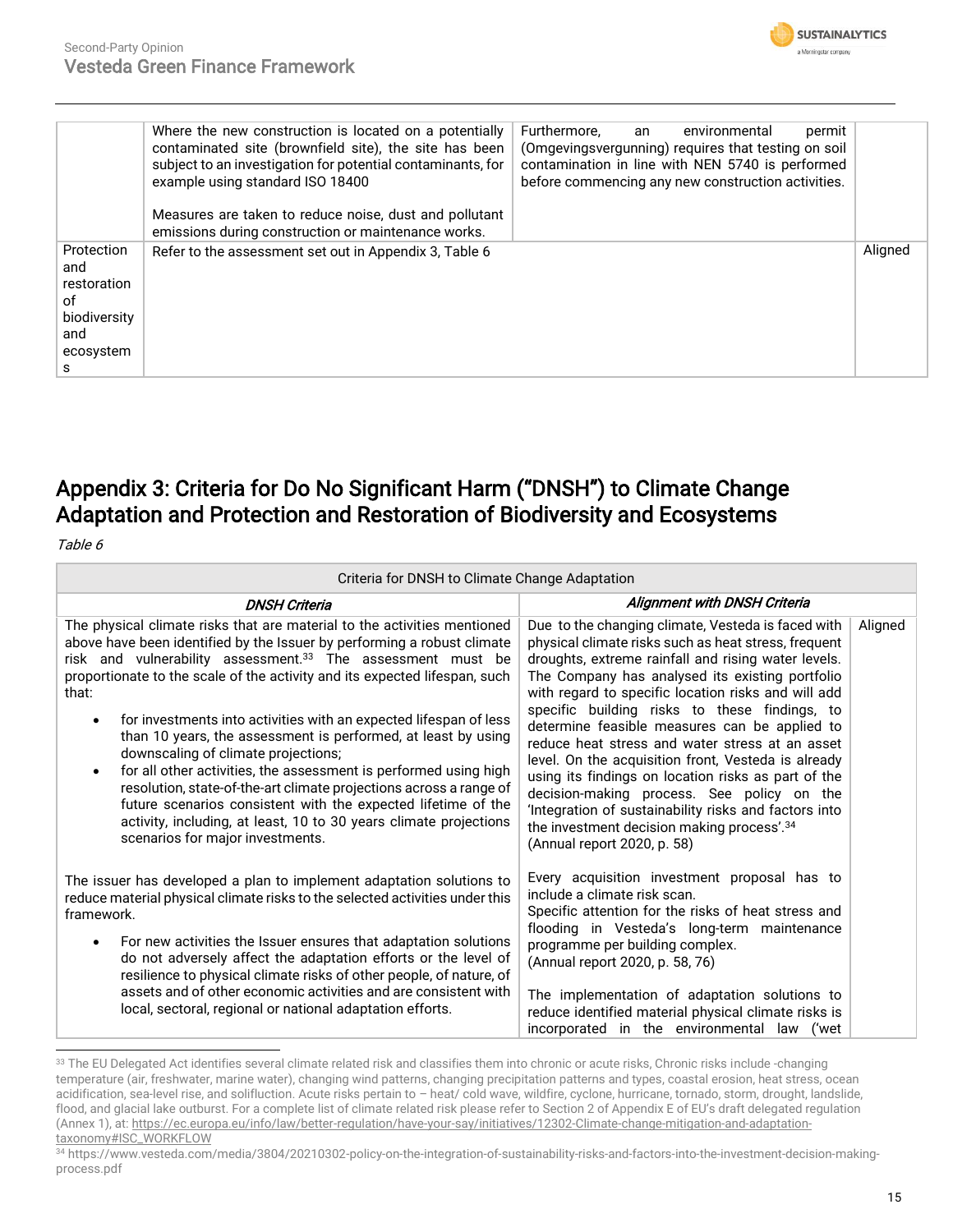#### Second-Party Opinion Vesteda Green Finance Framework



| For activities that involve upgrading or altering existing assets<br>$\bullet$<br>or processes, the Issuer must implement adaptation solutions<br>identified within five years from the start of the activity. In<br>addition, selected adaptation solutions must not adversely<br>affect the adaptation efforts or the level of resilience to physical<br>climate risks of other people, of nature, of assets and of other<br>economic activities and are consistent with local, sectoral,<br>regional or national adaptation efforts.                                                                                                                                                                                                                                                                                                                                                     | natuurbescherming' or 'Flora en Fauna wet'), that is<br>mandatory when obtaining permits or licences for<br>such projects. If there is an impact at all, Vesteda<br>endeavors to mitigate this for instance by<br>incorporating bird houses in walls of complexes.<br>The compliance function fits into Vesteda's 'three<br>lines model'. This model helps to identify structures<br>and processes that best assist the achievement of<br>objectives and facilitate strong governance and<br>risk management within Vesteda. The first line is<br>formed by the business; the compliance function is<br>part of the second line and operates independently<br>from the business. The third line is formed by the<br>Internal Audit function, which periodically assesses<br>the effectiveness of Vesteda's internal control<br>framework, including compliance.<br>(Annual report 2020, p. 71)<br>For construction of new buildings and large<br>renovations implementing identified adaptation<br>solutions is mandatory. Several provisions related<br>to adaptation are included for instance in the<br>Spatial Planning Act (Wet ruimtelijke ordening,<br>Wro), where sites are designated for specific<br>activities. The Dutch building decree also includes<br>climate adaptation measures, amongst others<br>minimum standards for the capacity of the building<br>to deal with rain water. <sup>35</sup><br>A distinction is made in high-risk, medium-risk, and<br>low-risk. For high-risk immediate adaptation<br>solutions are implemented. |         |
|---------------------------------------------------------------------------------------------------------------------------------------------------------------------------------------------------------------------------------------------------------------------------------------------------------------------------------------------------------------------------------------------------------------------------------------------------------------------------------------------------------------------------------------------------------------------------------------------------------------------------------------------------------------------------------------------------------------------------------------------------------------------------------------------------------------------------------------------------------------------------------------------|---------------------------------------------------------------------------------------------------------------------------------------------------------------------------------------------------------------------------------------------------------------------------------------------------------------------------------------------------------------------------------------------------------------------------------------------------------------------------------------------------------------------------------------------------------------------------------------------------------------------------------------------------------------------------------------------------------------------------------------------------------------------------------------------------------------------------------------------------------------------------------------------------------------------------------------------------------------------------------------------------------------------------------------------------------------------------------------------------------------------------------------------------------------------------------------------------------------------------------------------------------------------------------------------------------------------------------------------------------------------------------------------------------------------------------------------------------------------------------------------------------------------------------------------------------|---------|
| Criteria for the Protection and Restoration of Biodiversity and Ecosystems                                                                                                                                                                                                                                                                                                                                                                                                                                                                                                                                                                                                                                                                                                                                                                                                                  |                                                                                                                                                                                                                                                                                                                                                                                                                                                                                                                                                                                                                                                                                                                                                                                                                                                                                                                                                                                                                                                                                                                                                                                                                                                                                                                                                                                                                                                                                                                                                         |         |
| <b>DNSH Criteria</b>                                                                                                                                                                                                                                                                                                                                                                                                                                                                                                                                                                                                                                                                                                                                                                                                                                                                        | <b>Alignment with DNSH Criteria</b>                                                                                                                                                                                                                                                                                                                                                                                                                                                                                                                                                                                                                                                                                                                                                                                                                                                                                                                                                                                                                                                                                                                                                                                                                                                                                                                                                                                                                                                                                                                     |         |
| An Environmental Impact Assessment (EIA) or screening has<br>$\bullet$<br>been completed, for activities within the Union, in accordance<br>with Directive 2011/92/EU. For activities in third countries, an<br>EIA has been completed in accordance with equivalent<br>national provisions or international standards.<br>Where an EIA has been carried out, the required mitigation and<br>$\bullet$<br>compensation measures for protecting the environment are<br>implemented.<br>For sites/operations located in or near biodiversity-sensitive<br>$\bullet$<br>areas (including the Natura 2000 network of protected areas,<br>UNESCO World Heritage sites and Key Biodiversity Areas, as<br>well as other protected areas), an appropriate assessment,<br>where applicable, has been conducted and based on its<br>conclusions the necessary mitigation measures are<br>implemented. | The thresholds for a mandatory environmental<br>impact assessment in the Netherlands are not<br>applicable to the size of the residential housing<br>units and complexes in Vesteda's portfolio. <sup>36</sup><br>In the Netherlands, under the Spatial Planning Act<br>(Wet ruimtelijke ordening, Wro), sites are<br>designated for specific activities. To this end, all<br>interests are carefully considered, e.g. the<br>importance of nature, the living enjoyment by<br>residents in the vicinity, etc.<br>Certain habitat types and species are protected<br>within specific areas called 'Flora-Fauna-Habitat<br>areas' or 'Natura 2000 sites' (based on the EU<br><b>Conservation of Natural Habitats and Wild Fauna</b>                                                                                                                                                                                                                                                                                                                                                                                                                                                                                                                                                                                                                                                                                                                                                                                                                      | Aligned |

and Flora Directive, current consolidated version of 1 July 2013, and the EU Conservation of Wild

<sup>35</sup> Ministerie van Binnenlandse Zaken en Koninkrijkrelaties, "Bouwesluit 2012", at:

https://rijksoverheid.bouwbesluit.com/Inhoud/docs/wet/bb2012/hfd6/afd6-4/art6-17

<sup>36</sup> Kenniscentrum InfoMil, "Milieueffectrapportage en woningbouw", at: https://www.infomil.nl/onderwerpen/ruimte/functies/wonen/onderbouwing/merwonen/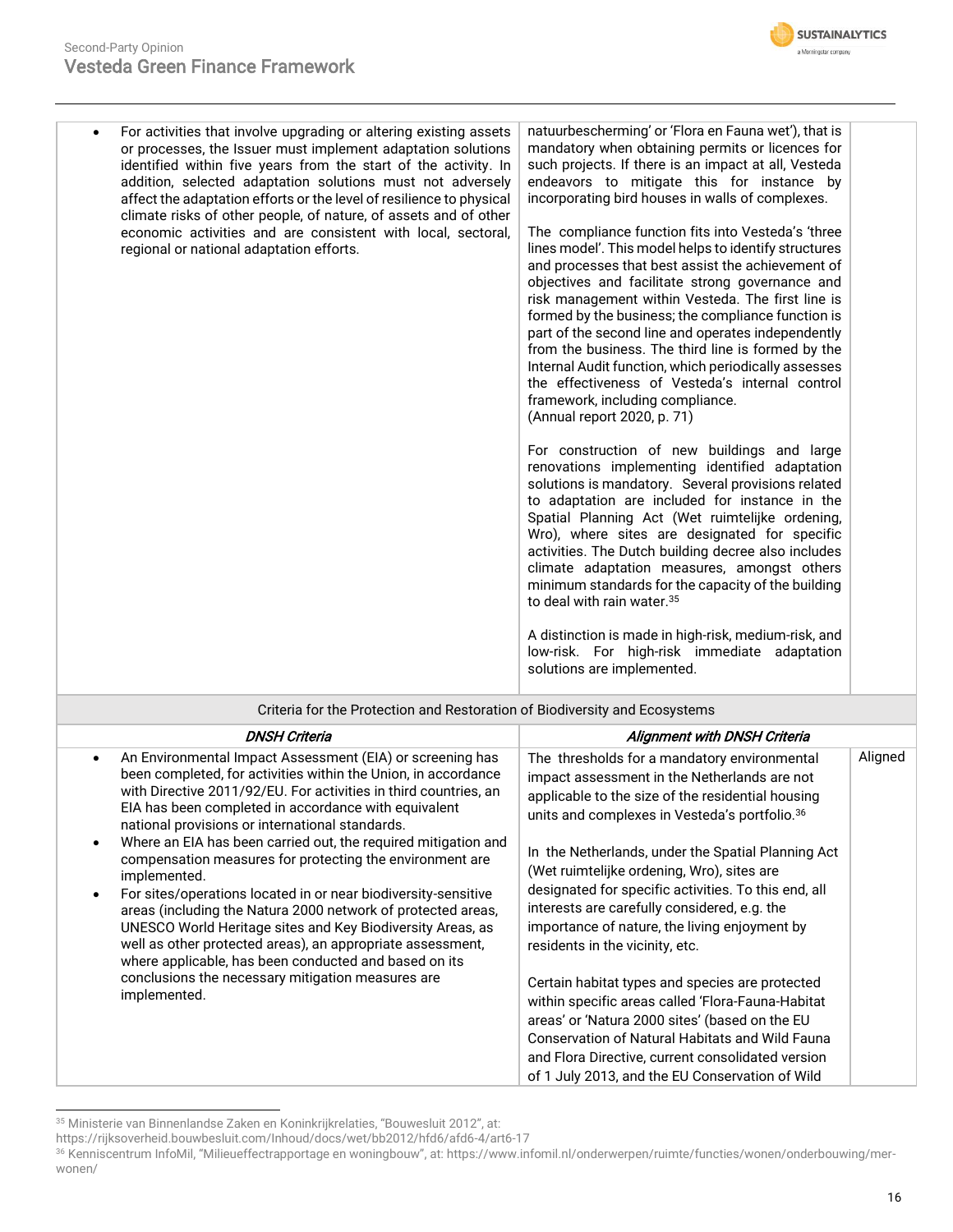

| Birds Directive, current consolidated version of 26<br>June 2019) |  |
|-------------------------------------------------------------------|--|

## Appendix 4 Green Bond / Green Bond Programme - External Review Form

### Section 1. Basic Information

| Issuer name:                                                           | Vesteda                         |
|------------------------------------------------------------------------|---------------------------------|
| Green Bond ISIN or Issuer Green Bond Framework<br>Name, if applicable: | Vesteda Green Finance Framework |
| Review provider's name:                                                | <b>Sustainalytics</b>           |
| Completion date of this form:                                          | October 1, 2021                 |
| Publication date of review publication:                                |                                 |

### Section 2. Review overview

#### SCOPE OF REVIEW

The following may be used or adapted, where appropriate, to summarise the scope of the review. The review assessed the following elements and confirmed their alignment with the GBP:

| ⊠ | Use of Proceeds                             | ⊠ | Process for Project Evaluation and<br>Selection |
|---|---------------------------------------------|---|-------------------------------------------------|
| ⊠ | Management of Proceeds                      | ⊠ | Reporting                                       |
|   | ROLE(S) OF REVIEW PROVIDER                  |   |                                                 |
| ⊠ | Consultancy (incl. 2 <sup>nd</sup> opinion) | П | Certification                                   |
|   | Verification                                | П | Rating                                          |

□ Other *(please specify)*:

Note: In case of multiple reviews / different providers, please provide separate forms for each review.

#### EXECUTIVE SUMMARY OF REVIEW and/or LINK TO FULL REVIEW (if applicable)

Please refer to Evaluation Summary above.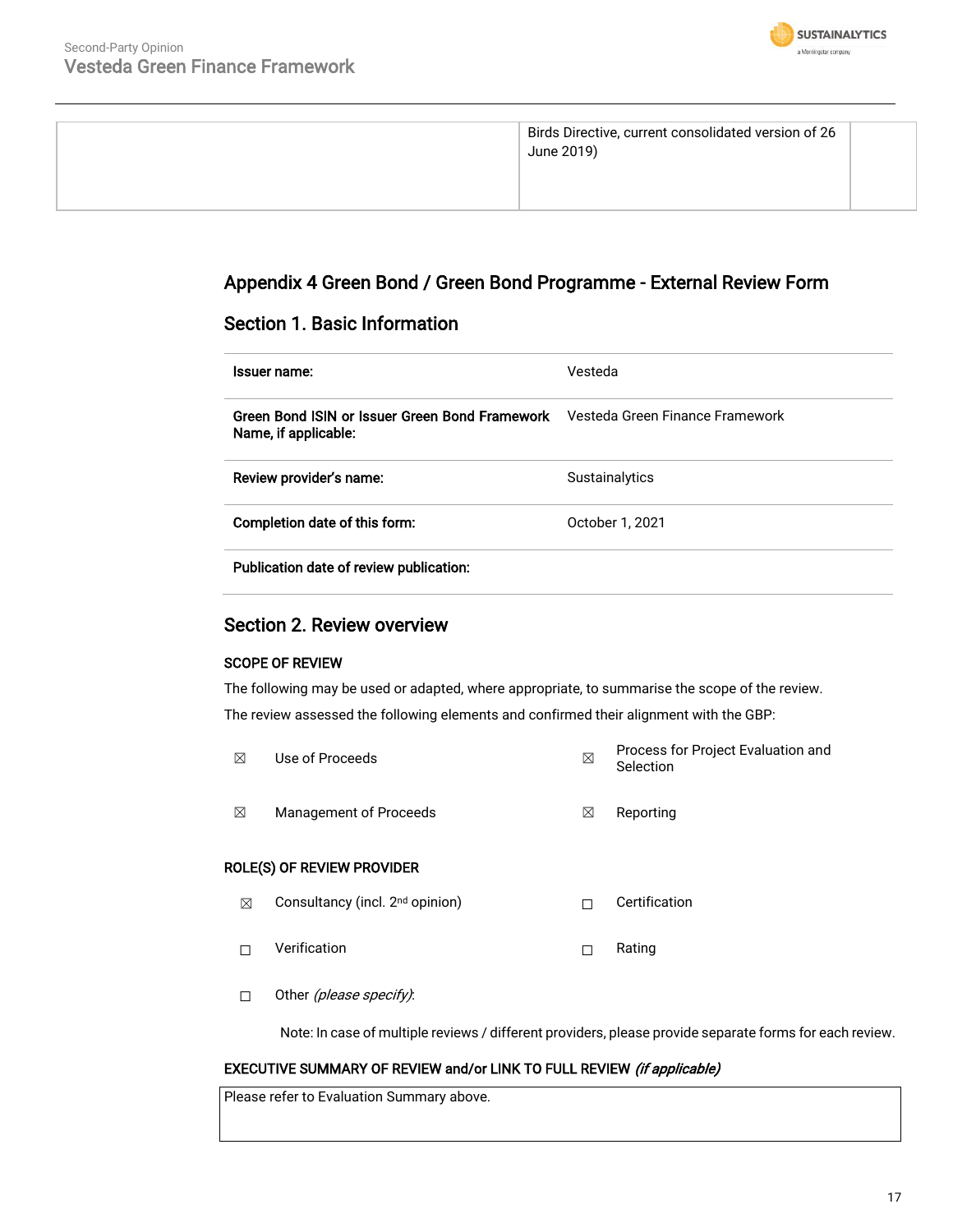

## Section 3. Detailed review

Reviewers are encouraged to provide the information below to the extent possible and use the comment section to explain the scope of their review.

#### 1. USE OF PROCEEDS

Overall comment on section (if applicable).

The eligible categories for the use of proceeds – Acquisition and ownership of buildings, Renovation of existing buildings, Construction of new buildings -e, are aligned with those recognized by the Green Bond Principles and the Green Loan Principles. Sustainalytics considers that investments in the eligible category is expected to reduce the environmental footprint of the Netherland's residential building stock and advance the UN Sustainable Development Goals, specifically SDGs 7 and 11

#### Use of proceeds categories as per GBP:

|   | Renewable energy                                                                                                               |   | Energy efficiency                                                                  |
|---|--------------------------------------------------------------------------------------------------------------------------------|---|------------------------------------------------------------------------------------|
| п | Pollution prevention and control                                                                                               |   | Environmentally sustainable management of<br>living natural resources and land use |
| П | Terrestrial and aquatic biodiversity<br>conservation                                                                           |   | Clean transportation                                                               |
| П | Sustainable water and wastewater<br>management                                                                                 | П | Climate change adaptation                                                          |
| П | Eco-efficient and/or circular economy<br>adapted products, production technologies<br>and processes                            | ⊠ | Green buildings                                                                    |
| П | Unknown at issuance but currently expected<br>to conform with GBP categories, or other<br>eligible areas not yet stated in GBP | п | Other <i>(please specify)</i> :                                                    |

If applicable please specify the environmental taxonomy, if other than GBP:

#### 2. PROCESS FOR PROJECT EVALUATION AND SELECTION

Overall comment on section (if applicable):

Vesteda has established a Green Finance Framework Group composed of company managers to carry out the evaluation and selection process. The group will evaluate existing and potential eligible assets annually to determine whether they meet the framework criteria. Eligible assets will be added to the portfolio and on a quarterly basis a compliance report will be developed by the Treasurer and sent to Vesteda's Risk Committee to verify compliance. Vesteda's environmental and social policies and risk assessment processes are applicable to all allocation decisions made under the Framework. Sustainalytics considers this to be adequate and to be aligned with market practice.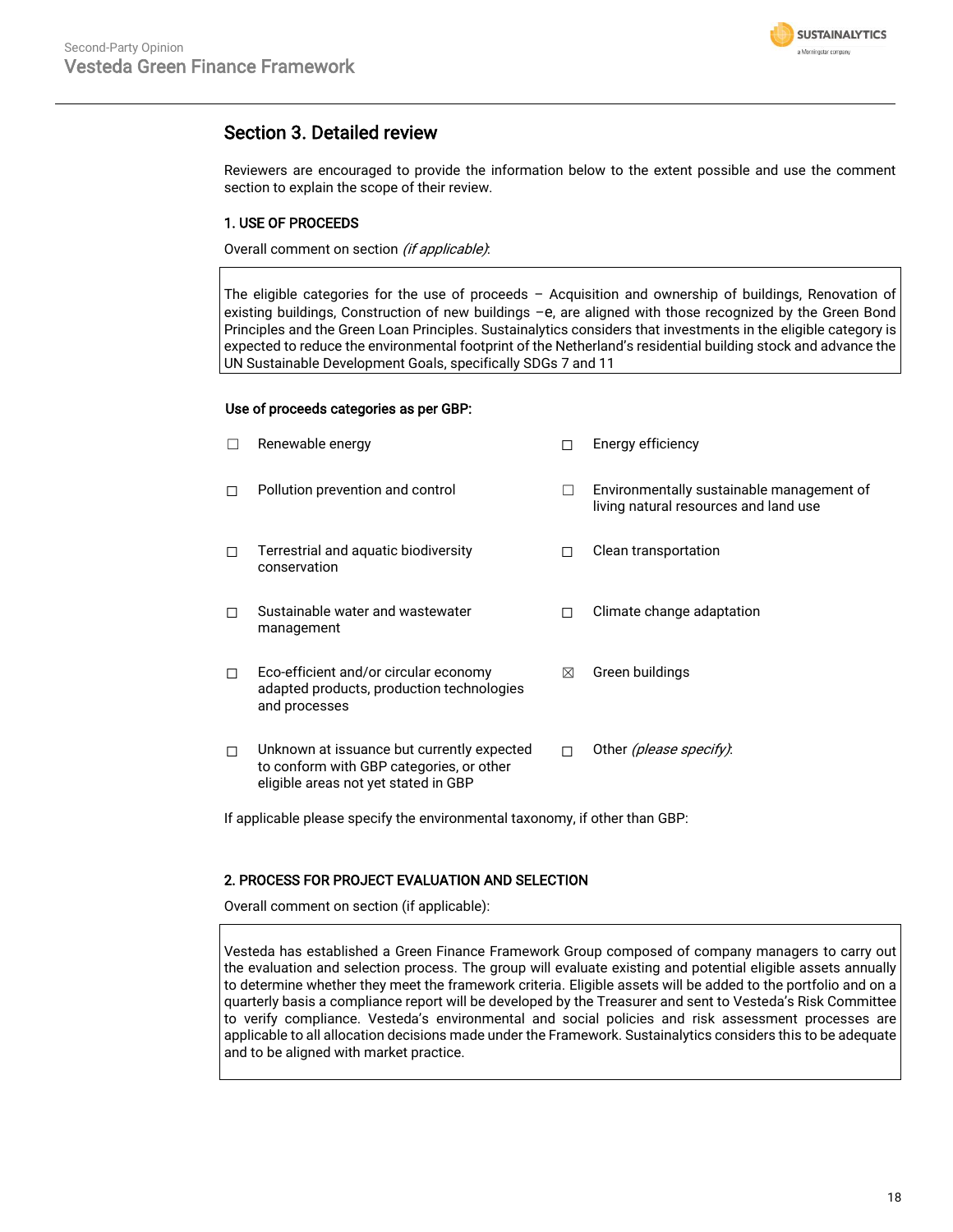

#### Evaluation and selection

| ⊠ | Credentials on the issuer's environmental<br>sustainability objectives            | ⊠ | Documented process to determine that<br>projects fit within defined categories                  |
|---|-----------------------------------------------------------------------------------|---|-------------------------------------------------------------------------------------------------|
| ⊠ | Defined and transparent criteria for projects<br>eligible for Green Bond proceeds | ⊠ | Documented process to identify and<br>manage potential ESG risks associated<br>with the project |
| ⊠ | Summary criteria for project evaluation and<br>selection publicly available       |   | Other <i>(please specify):</i>                                                                  |
|   | Information on Responsibilities and Accountability                                |   |                                                                                                 |
| ⊠ | Evaluation / Selection criteria subject to<br>external advice or verification     |   | In-house assessment                                                                             |
|   | Other (please specify):                                                           |   |                                                                                                 |

#### 3. MANAGEMENT OF PROCEEDS

Overall comment on section (if applicable):

Vesteda's Treasurer will manage proceeds on a portfolio basis and track allocation using Vesteda's internal tracking system. Pending full allocation of proceeds, unallocated funds will be managed according to Vesteda's treasury criteria. Vesteda intends to reach full allocation within two years of issuance. This is in line with market practice.

#### Tracking of proceeds:

- $\boxtimes$  Green Bond proceeds segregated or tracked by the issuer in an appropriate manner
- $\boxtimes$  Disclosure of intended types of temporary investment instruments for unallocated proceeds
- □ Other (please specify):

#### Additional disclosure:

| п | Allocations to future investments only | ⊠ | Allocations to both existing and future<br>investments |
|---|----------------------------------------|---|--------------------------------------------------------|
| П | Allocation to individual disbursements |   | Allocation to a portfolio of<br>disbursements          |
|   | Disclosure of portfolio balance of     |   | Other (please specify).                                |

#### 4. REPORTING

Overall comment on section (if applicable):

unallocated proceeds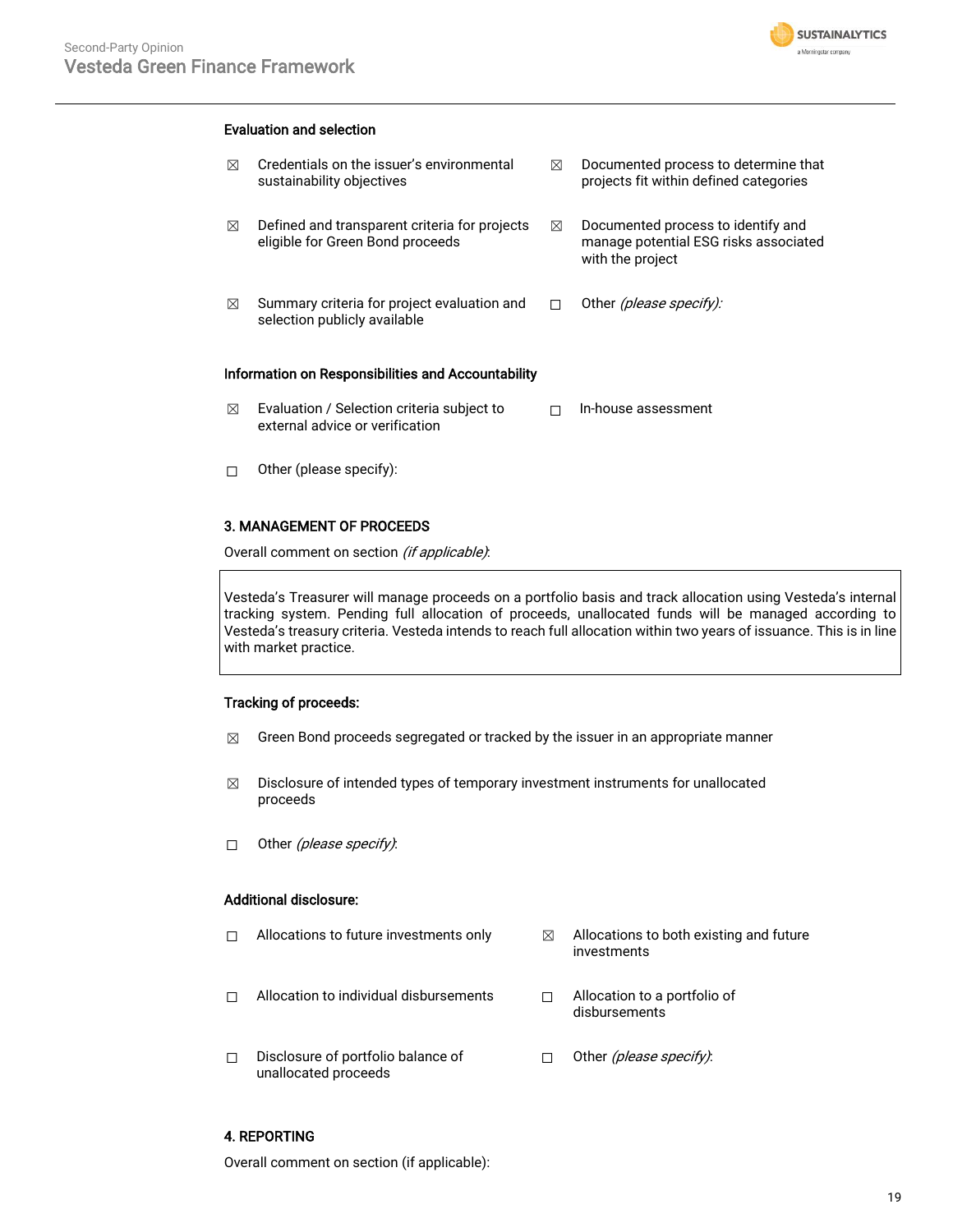

Vesteda intends to report on allocation of proceeds on its website on an annual basis until full allocation. Allocation reporting will include breakdown of allocation to specific use of proceeds categories, the total outstanding volume of green finance instruments issued under the framework, the share of financing versus refinancing and average lookback period; and, if necessary, the total unallocated amount. In addition, Vesteda is committed to reporting on relevant impact metrics. Sustainalytics views Vesteda's allocation and impact reporting as aligned with market practice.

#### Use of proceeds reporting:

| □                                       | Project-by-project            |                                             | ⊠                                                                                                                                                                                                  |                              | On a project portfolio basis                                                              |  |
|-----------------------------------------|-------------------------------|---------------------------------------------|----------------------------------------------------------------------------------------------------------------------------------------------------------------------------------------------------|------------------------------|-------------------------------------------------------------------------------------------|--|
| Linkage to individual bond(s)<br>$\Box$ |                               | $\Box$                                      | Other (please specify): the total<br>outstanding volume of green finance<br>instruments issued under the<br>framework, the share of financing<br>versus refinancing and average<br>lookback period |                              |                                                                                           |  |
|                                         |                               | Information reported:                       |                                                                                                                                                                                                    |                              |                                                                                           |  |
|                                         | $\boxtimes$                   | Allocated amounts                           |                                                                                                                                                                                                    | п                            | Green Bond financed share of total<br>investment                                          |  |
|                                         | $\Box$                        | Other (please specify):                     |                                                                                                                                                                                                    |                              |                                                                                           |  |
|                                         |                               | Frequency:                                  |                                                                                                                                                                                                    |                              |                                                                                           |  |
|                                         | $\boxtimes$                   | Annual                                      |                                                                                                                                                                                                    | $\Box$                       | Semi-annual                                                                               |  |
|                                         | $\Box$                        | Other (please specify):                     |                                                                                                                                                                                                    |                              |                                                                                           |  |
|                                         | Impact reporting:             |                                             |                                                                                                                                                                                                    |                              |                                                                                           |  |
| □                                       | Project-by-project            |                                             | ⊠                                                                                                                                                                                                  | On a project portfolio basis |                                                                                           |  |
| $\Box$                                  | Linkage to individual bond(s) |                                             | $\Box$                                                                                                                                                                                             | Other (please specify):      |                                                                                           |  |
|                                         |                               | Information reported (expected or ex-post): |                                                                                                                                                                                                    |                              |                                                                                           |  |
|                                         | ⊠                             | <b>GHG Emissions / Savings</b>              |                                                                                                                                                                                                    | $\boxtimes$                  | <b>Energy Savings</b>                                                                     |  |
|                                         | $\Box$                        | Decrease in water use                       |                                                                                                                                                                                                    | ⊠                            | Other ESG indicators (please<br>specify): Examples or case<br>studies of Eligible Assets. |  |
| Frequency                               |                               |                                             |                                                                                                                                                                                                    |                              |                                                                                           |  |
|                                         | $\boxtimes$                   | Annual                                      |                                                                                                                                                                                                    | П                            | Semi-annual                                                                               |  |
|                                         | $\Box$                        | Other (please specify):                     |                                                                                                                                                                                                    |                              |                                                                                           |  |
|                                         | <b>Means of Disclosure</b>    |                                             |                                                                                                                                                                                                    |                              |                                                                                           |  |

☐ Information published in financial report ☐ Information published in sustainability report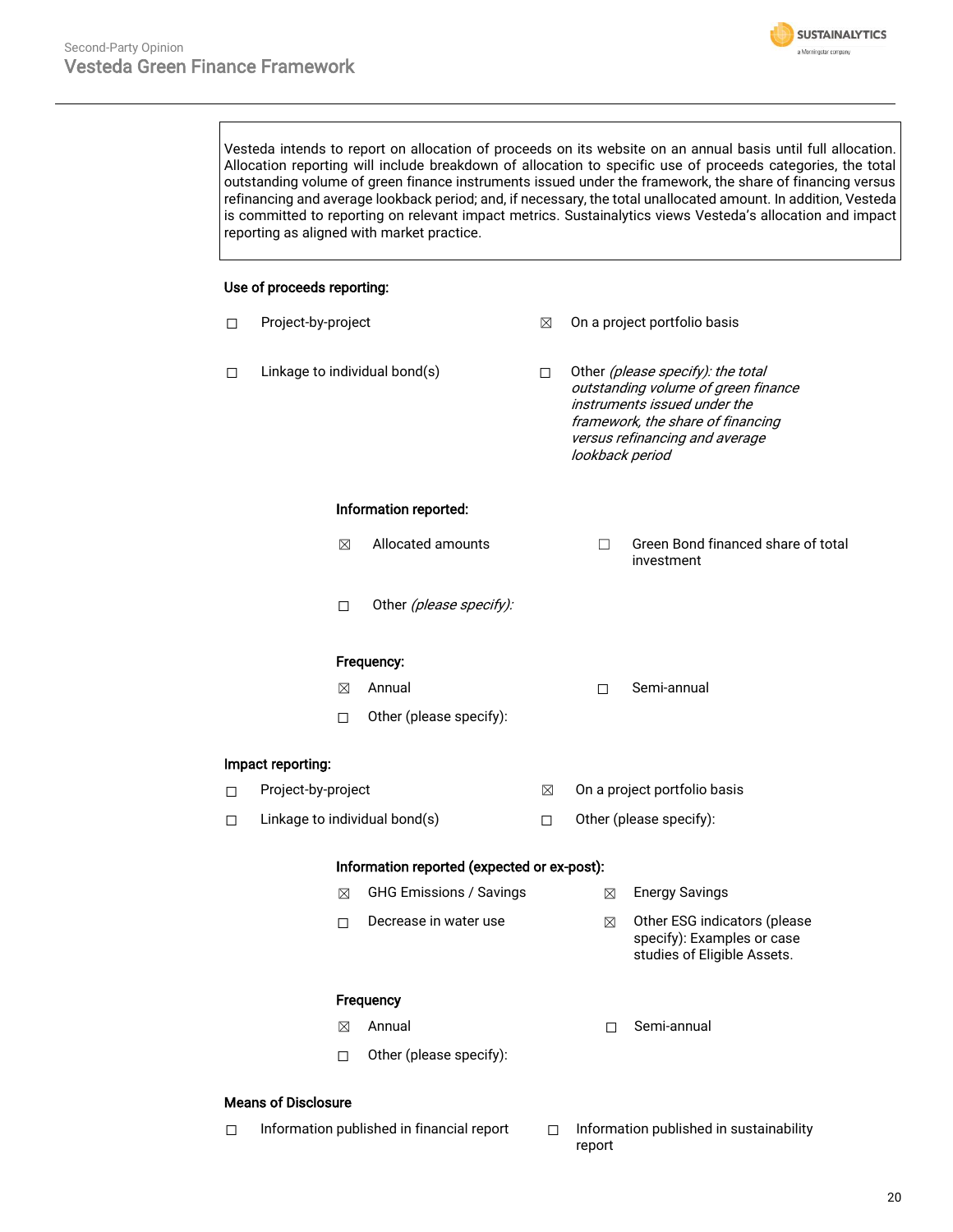

- $\boxtimes$  Information published in ad hoc documents
- ☐ Other (please specify): Vesteda's website
- $\Box$  Reporting reviewed (if yes, please specify which parts of the reporting are subject to external review):

USEFUL LINKS (e.g. to review provider methodology or credentials, to issuer's documentation, etc.)

#### SPECIFY OTHER EXTERNAL REVIEWS AVAILABLE, IF APPROPRIATE

#### Type(s) of Review provided:

- □ Consultancy (incl. 2<sup>nd</sup> opinion) □ □ Certification
- ☐ Verification / Audit ☐ Rating
- $\Box$  Other *(please specify):*

Review provider(s): Date of publication:

#### ABOUT ROLE(S) OF INDEPENDENT REVIEW PROVIDERS AS DEFINED BY THE GBP

- i. Second-Party Opinion: An institution with environmental expertise, that is independent from the issuer may issue a Second-Party Opinion. The institution should be independent from the issuer's adviser for its Green Bond framework, or appropriate procedures, such as information barriers, will have been implemented within the institution to ensure the independence of the Second-Party Opinion. It normally entails an assessment of the alignment with the Green Bond Principles. In particular, it can include an assessment of the issuer's overarching objectives, strategy, policy and/or processes relating to environmental sustainability, and an evaluation of the environmental features of the type of projects intended for the Use of Proceeds.
- ii. Verification: An issuer can obtain independent verification against a designated set of criteria, typically pertaining to business processes and/or environmental criteria. Verification may focus on alignment with internal or external standards or claims made by the issuer. Also, evaluation of the environmentally sustainable features of underlying assets may be termed verification and may reference external criteria. Assurance or attestation regarding an issuer's internal tracking method for use of proceeds, allocation of funds from Green Bond proceeds, statement of environmental impact or alignment of reporting with the GBP, may also be termed verification.
- iii. Certification: An issuer can have its Green Bond or associated Green Bond framework or Use of Proceeds certified against a recognised external green standard or label. A standard or label defines specific criteria, and alignment with such criteria is normally tested by qualified, accredited third parties, which may verify consistency with the certification criteria.
- iv. Green Bond Scoring/Rating: An issuer can have its Green Bond, associated Green Bond framework or a key feature such as Use of Proceeds evaluated or assessed by qualified third parties, such as specialised research providers or rating agencies, according to an established scoring/rating methodology. The output may include a focus on environmental performance data, the process relative to the GBP, or another benchmark, such as a 2-degree climate change scenario. Such scoring/rating is distinct from credit ratings, which may nonetheless reflect material environmental risks.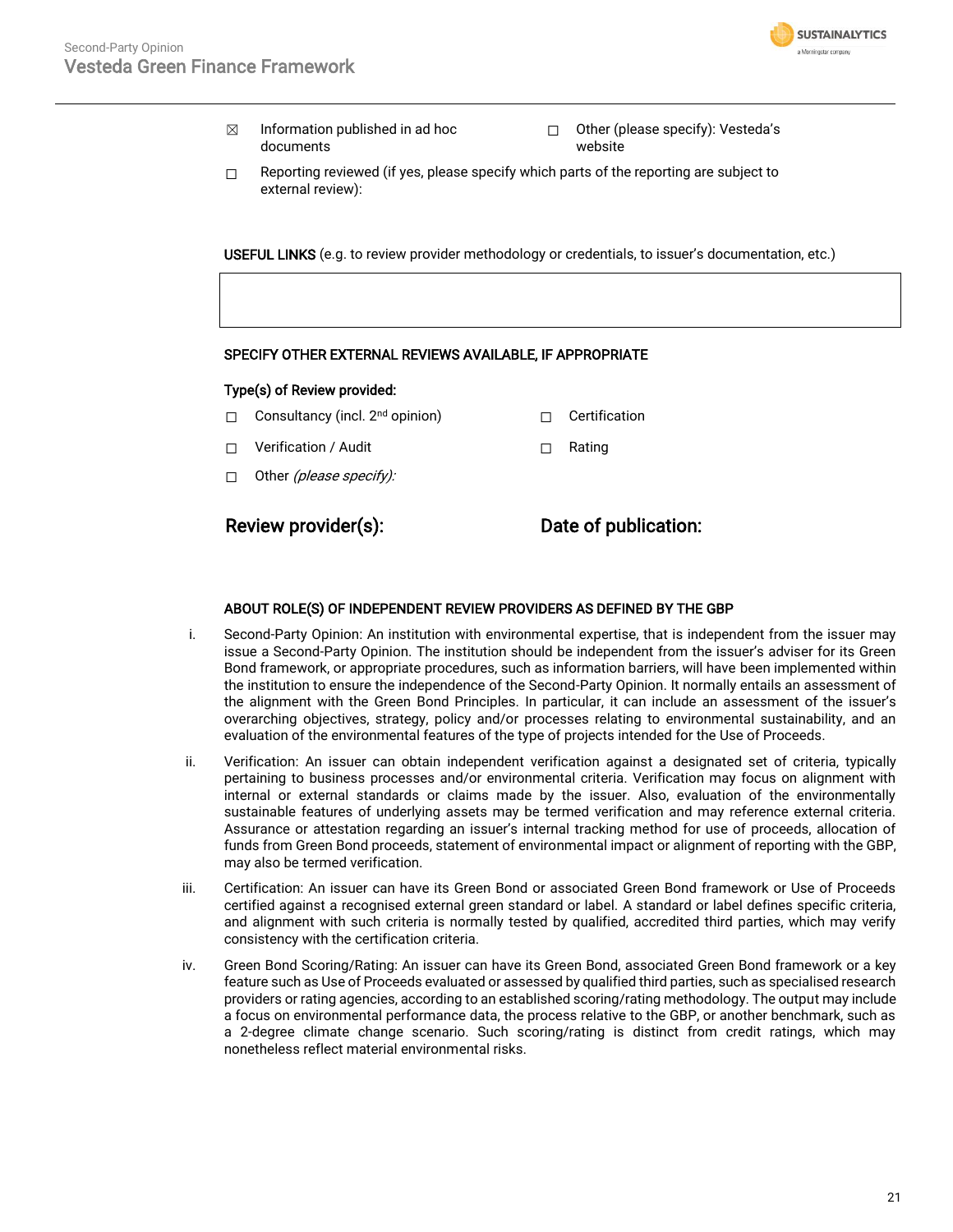

## Disclaimer

#### Copyright ©2021 Sustainalytics. All rights reserved.

The information, methodologies and opinions contained or reflected herein are proprietary of Sustainalytics and/or its third party suppliers (Third Party Data), and may be made available to third parties only in the form and format disclosed by Sustainalytics, or provided that appropriate citation and acknowledgement is ensured. They are provided for informational purposes only and (1) do not constitute an endorsement of any product or project; (2) do not constitute investment advice, financial advice or a prospectus; (3) cannot be interpreted as an offer or indication to buy or sell securities, to select a project or make any kind of business transactions; (4) do not represent an assessment of the issuer's economic performance, financial obligations nor of its creditworthiness; and/or (5) have not and cannot be incorporated into any offering disclosure.

These are based on information made available by the issuer and therefore are not warranted as to their merchantability, completeness, accuracy, up-to-dateness or fitness for a particular purpose. The information and data are provided "as is" and reflect Sustainalytics` opinion at the date of their elaboration and publication. Sustainalytics accepts no liability for damage arising from the use of the information, data or opinions contained herein, in any manner whatsoever, except where explicitly required by law. Any reference to third party names or Third Party Data is for appropriate acknowledgement of their ownership and does not constitute a sponsorship or endorsement by such owner. A list of our third-party data providers and their respective terms of use is available on our website. For more information, visit [http://www.sustainalytics.com/legal-disclaimers.](http://www.sustainalytics.com/legal-disclaimers)

The issuer is fully responsible for certifying and ensuring the compliance with its commitments, for their implementation and monitoring.

In case of discrepancies between the English language and translated versions, the English language version shall prevail.